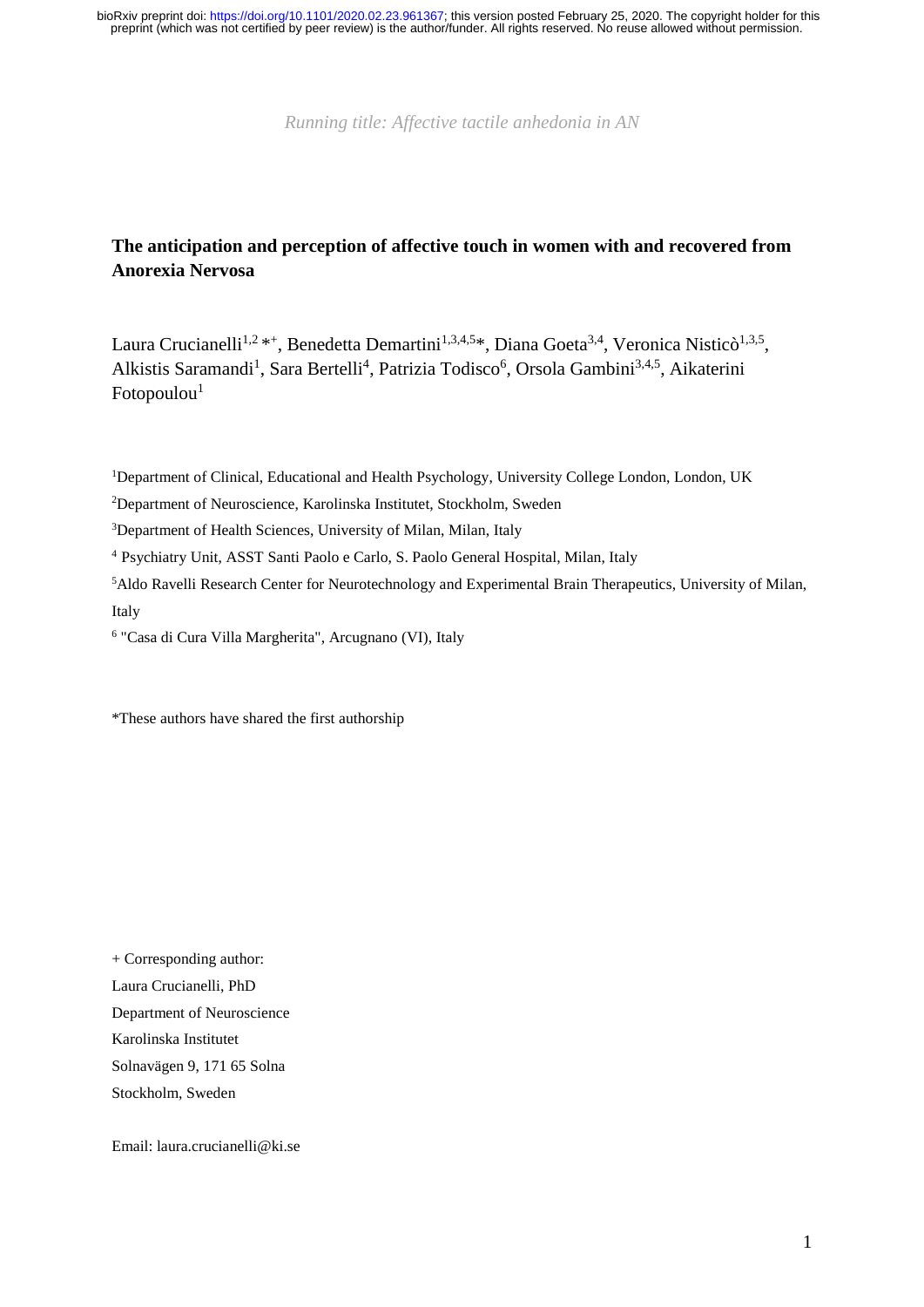#### **Abstract**

Disruptions in reward processing and anhedonia have long being considered as possible contributors to the aetiology and maintenance of Anorexia nervosa (AN). Recently, interoceptive deficits have also been observed in AN, including reduced tactile pleasure. However, the extent to which this tactile anhedonia is specifically liked to an impairment in a specialized, interoceptive C tactile system originating at the periphery, or a more top-down mechanism in the processing of pleasant tactile stimuli remains debated. Here, we investigated two related hypotheses. First, we examined whether the differences, between patients with AN and healthy controls in the perception of pleasantness of touch stimuli delivered in a CToptimal manner versus a CT non-optimal manner would also be observed in patients recovered from AN. This is important as tactile anhedonia in acute patients may be the secondary result of prolonged malnutrition, rather than a deficit that contributed to the development of the disorder. Second, we examined whether these three groups would also differ in their top-down, anticipatory beliefs about the perceived pleasantness of different materials touching the skin, and to what degree such top-down beliefs and related impairments in alexithymia and interoceptive sensibility would explain any differences in perceived tactile plesantness. To this end, we measured the anticipated pleasantness of various materials touching the skin and the perceived pleasantness of light, dynamic stroking touches applied to the forearm of 27 women with AN, 24 women who have recovered and 30 healthy controls using C Tactile (CT) afferents-optimal (slow) and non-optimal (fast) velocities. Our results showed that both clinical groups anticipated tactile experiences and rated delivered tactile stimuli as less pleasant than healthy controls, but the latter difference was not related to the CT optimality of the stimulation. Instead, differences in how CT optimal touch were perceived were predicted by differences in top-down beliefs, alexithymia and interoceptive sensibility. Thus, this study concludes that tactile anhedonia in AN is not the secondary result of malnutrition but persists as a trait even after otherwise successful recovery of AN and also it not linked to a bottom-up interoceptive deficit in the CT system, but rather to a learned, defective top-down anticipation of pleasant tactile experiences.

**Keywords**: Affective touch, anorexia nervosa, anhedonia, reward, interoception, pleasantness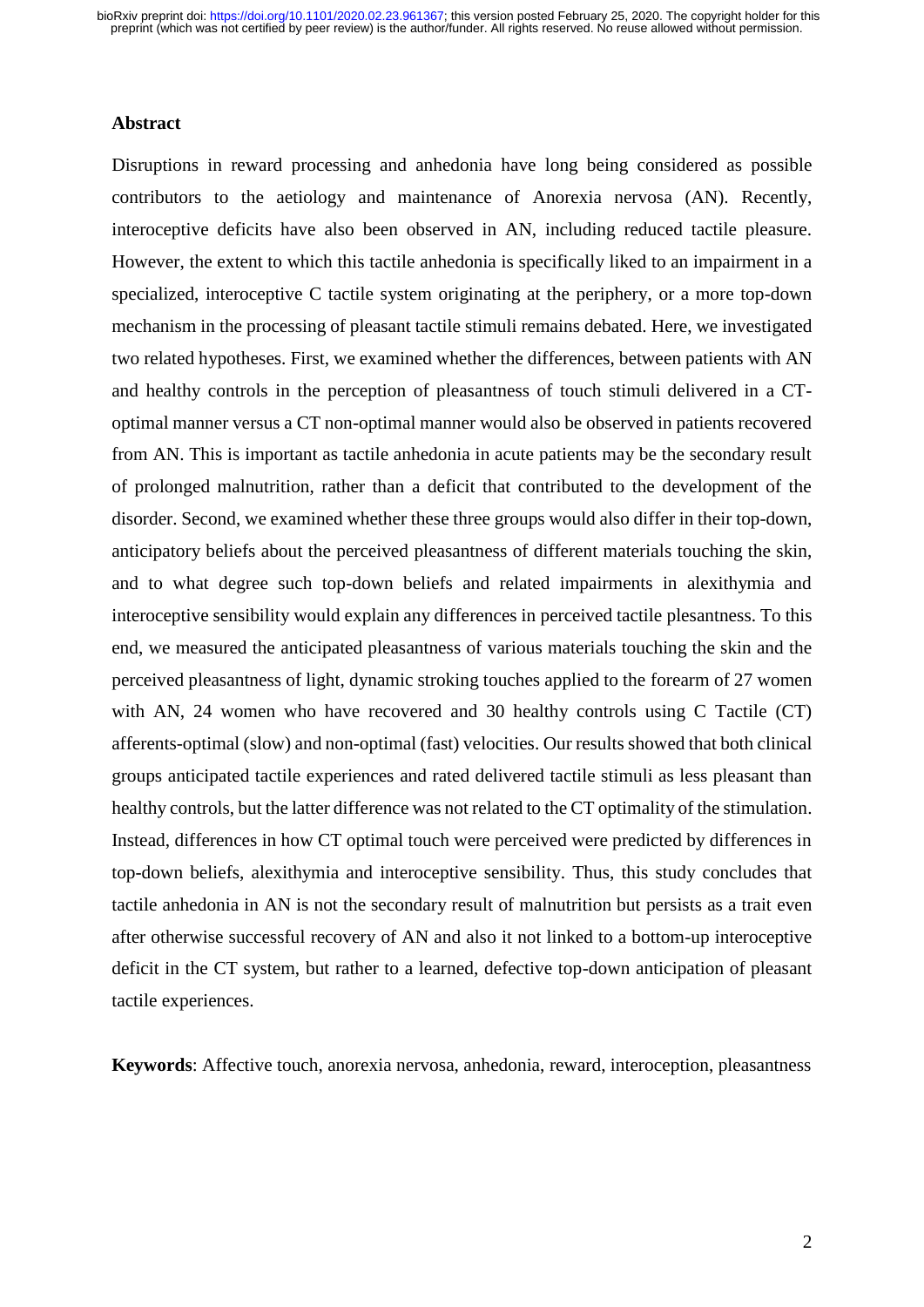#### **1. Introduction**

Anorexia Nervosa (AN) is an eating disorder characterized by restriction of energy intake, by either avoiding food consumption (particularly in the "restricting-type" of AN), or purging (particularly in the "binge-eating/purging-type"), intense fear of gaining weight, disturbances in the experience of one's own body weight or shape and unawareness of such disturbances (DSM-5, 2013). The associated malnutrition can have both cognitive (e.g. altered judgment and decision making) and physiological consequences (e.g. amenorrhea, reviewed by Zakzanis, Campbell & Polsinelli, 2010). Although several psychological and pharmacological treatments have been developed in the past two decades, outcomes in AN remain poor, with high rates of attrition, and frequent relapse (Carter, Blackmore, Sutandar-Pinnock, & Woodside, 2004; Steinhausen, 2002). Despite advances in the understanding of the heterogeneity of AN, it is still unclear whether some dysfunctions, such as serotonin (Haleem, 2012; Kaye, Fudge, & Paulus, 2009), or dopamine abnormalities (Avena & Bocarsly, 2012; Kaye, Wierenga, Bailer, Simmons, & Bischoff-Grethe, 2013; Scheurink, Boersma, Nergardh, & Sodersten, 2010) are a cause or consequence of malnutrition. It is also unknown whether individuals with anorexia nervosa have a primary disturbance of appetite regulation (including sensory, hedonic and motivational aspects of feeding) or whether pathological feeding behavior is secondary to other phenomena, such as an obsessional preoccupation with body image. For example, there are different and conflicting theoretical hypothesis about the precise role of dopamine in AN, with some suggesting that food restriction itself is rewarding in AN, while others indicate that the more general lack of sensory pleasure experienced by patients with AN contributes to their ability to forgo the pleasure of food (Keating, 2010; Kontis & Theochari, 2012; Walsh, 2013). Given this uncertainty regarding the rewarding value of food in AN, several studies have used monetary reward as a way to understand the mechanisms underlying patients' response to and learning from reward and punishment (e.g. Decker et al., 2015;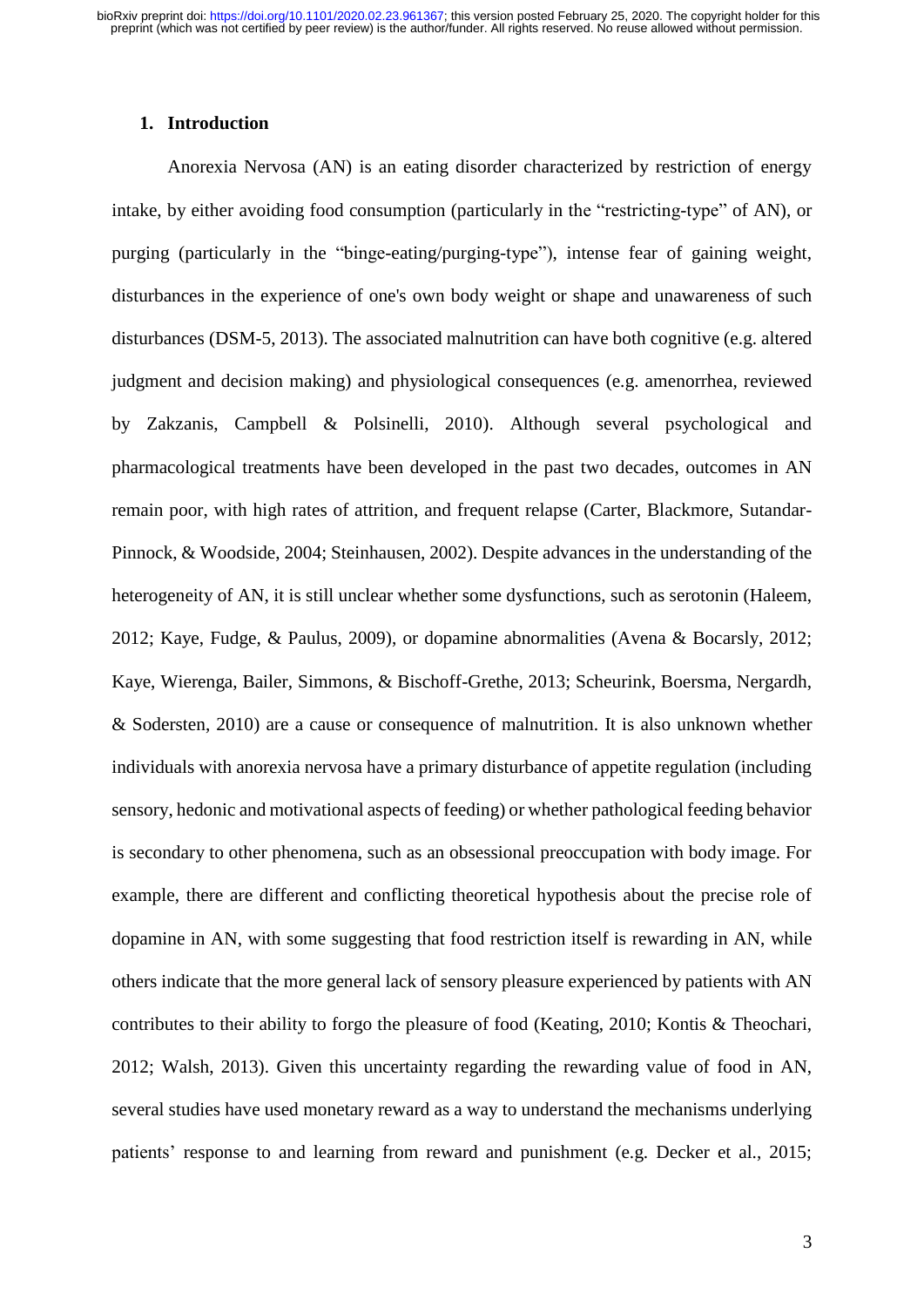Bernardoni et al., 2018). However, it has become apparent that performance in such generic tasks can be differentially influenced by various physiological parameters (e.g. Fisher & Rangel, 2014; Wierenga et al., 2015) that need to be taken into account in AN studies.

Indeed, abnormalities have been found in several physiological domains, including altered subjective and neural responses to physiological sensations, such as taste (Oberndorfer et al., 2013; Wagner et al., 2008; Cowdrey et al., 2011), hunger signalling (Monteleone, P. & Maj, 2013), heartbeat detection (Pollatos et al., 2008; Kerr et al., 2016), aversive breathing load (Berner et al., 2017), pain (Strigo et al., 2015) and affective touch (Crucianelli et al., 2016; Davidovic et al., 2018). These are domains of interoception, defined as the ability to sense and process the physiological condition of one's body (Craig, 2002). Interoception lies at the heart of the physiological components of emotion (Craig, 2009) and forms the core of the embodied basis of self-representation (Garfinkel et al., 2013). Accordingly, it has been proposed that in AN (Khalsa et al., 2015), as in several other psychopathologies (Paulus & Stein, 2006; 2010; Khalsa et al., 2015; 2018), there is a dysregulated ability to adequately predict, sense and modulate what is happening in the physiological state of the body, resulting in symptoms such as alexithymia (Shah et al., 2016), increased self-related worry and poor self-efficacy (Stephan et al., 2016), and dysfunctional learning about bodily states over time (van den Bergh, 2017).

There is however some evidence suggesting that differential modalities of interoception may have a distinct effect on body awareness (Crucianelli et al., 2018). Moreover, while some afferent signals are hedonically neutral (e.g. heart rate), others such as noxious or gentle skin stimulation tend to also convey hedonic and motivational signals. Of interest here, 'affective touch', hereafter referring to a specialised tactile modality of gentle, stroking touch, thought to be (at least partly, see Marshall et al., 2019) mediated peripherally by unmyelinated, slowconducting C-tactile (CT) afferents (Löken et al., 2009) and to be centrally processed by an interoceptive pathway converging at the insular cortex (Morrison, 2016; Kirsch et al., 2020),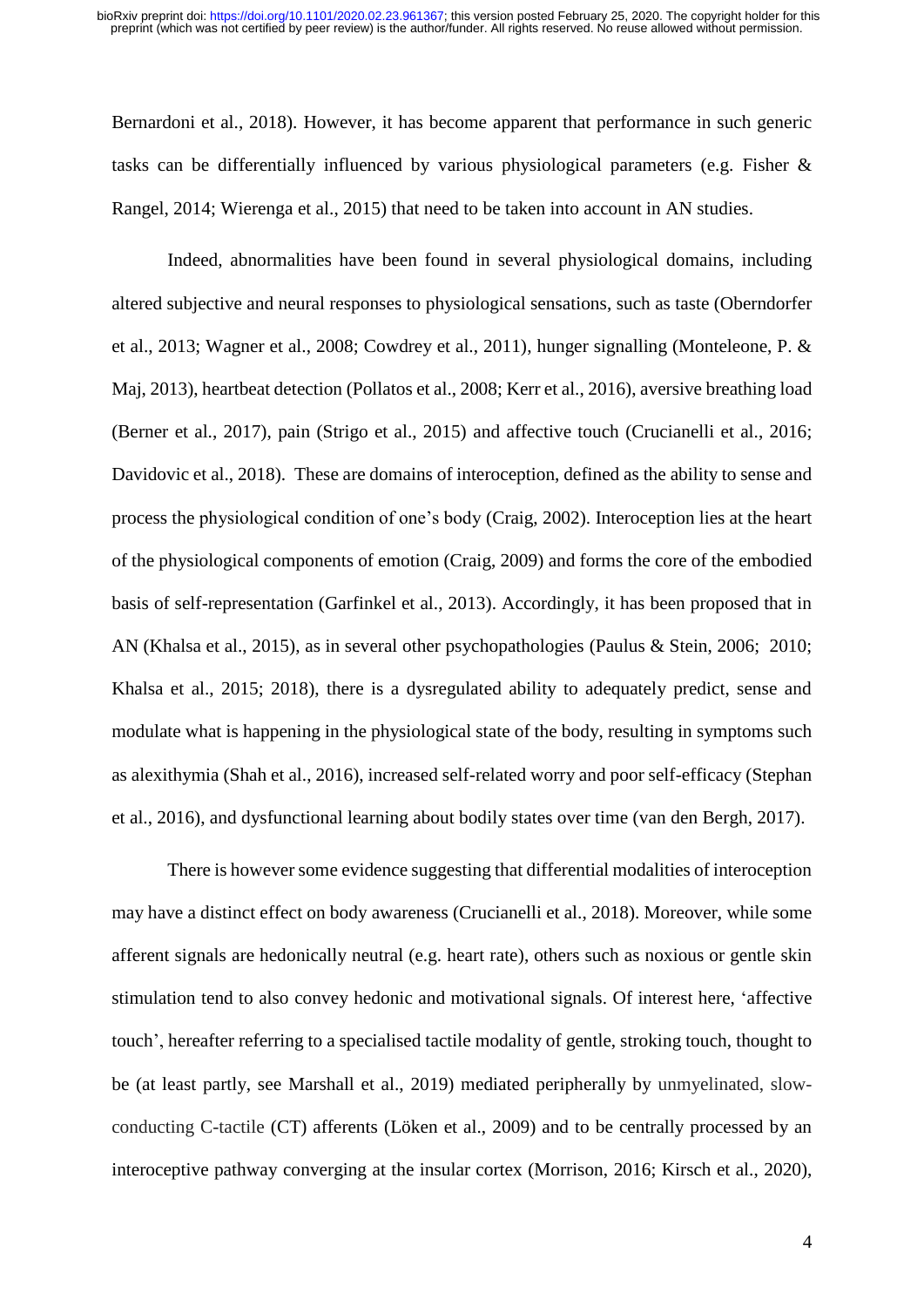has been associated with subjective sensations of skin pleasure (Löken et al., 2009) and related behavioural measures (Pawling et al., 2017).

Moreover, while in a first consideration gentle, affective pleasant touch may not appear as symptom-specific as some of the other tested modalities of interoception (e.g., gut monitoring, hunger), recent findings in the field suggests that CT-optimal affective may be uniquely relevant to one's bodily self-representation (Gentsch et al., 2016; Ciaunica & Fotopoulou, 2017). Specifically, CT-optimal touch has been found to increase embodiment during multisensory integration tasks such as the rubber hand illusion (Crucianelli et al., 2013, 2018; Lloyd et al., 2013; van Stralen et al., 2014) and the enfacement illusion (Panagiotopoulou et al., 2017). Moreover, CT-optimal, affective touch has been found to enhance feelings of body ownership in right-hemisphere patients with delusions of disownership (Jenkinson et al., 2019).

These considerations have led to three independent investigations of the anticipation and perception of CT-optimal, affective touch in AN. First, our group showed that 25 patients with acute, restrictive-type AN perceived gentle skin stroking touch at CT-optimal velocities as less pleasant relative to 30 healthy controls (HC), while there was no such difference for CT-suboptimal velocities (Crucianelli et al., 2016), suggesting that individuals with AN have abnormalities in the perception of the pleasantness of CT-mediated, affective touch. Davidovic and colleagues (2018) provided further behavioural support for this conclusion, showing that 25 patients with AN rated CT-optimal touch as less pleasant than a group of matched healthy controls. Functional neuroimaging results were mixed. While they found no differences amongst the two groups in the activation of insular cortex when examining the contrast between the condition of gentle touch and no stimulation, they did observe a relative hypoactivation of the left caudate nucleus, part of the reward-relevant circuitry of the striatum, in individuals with AN.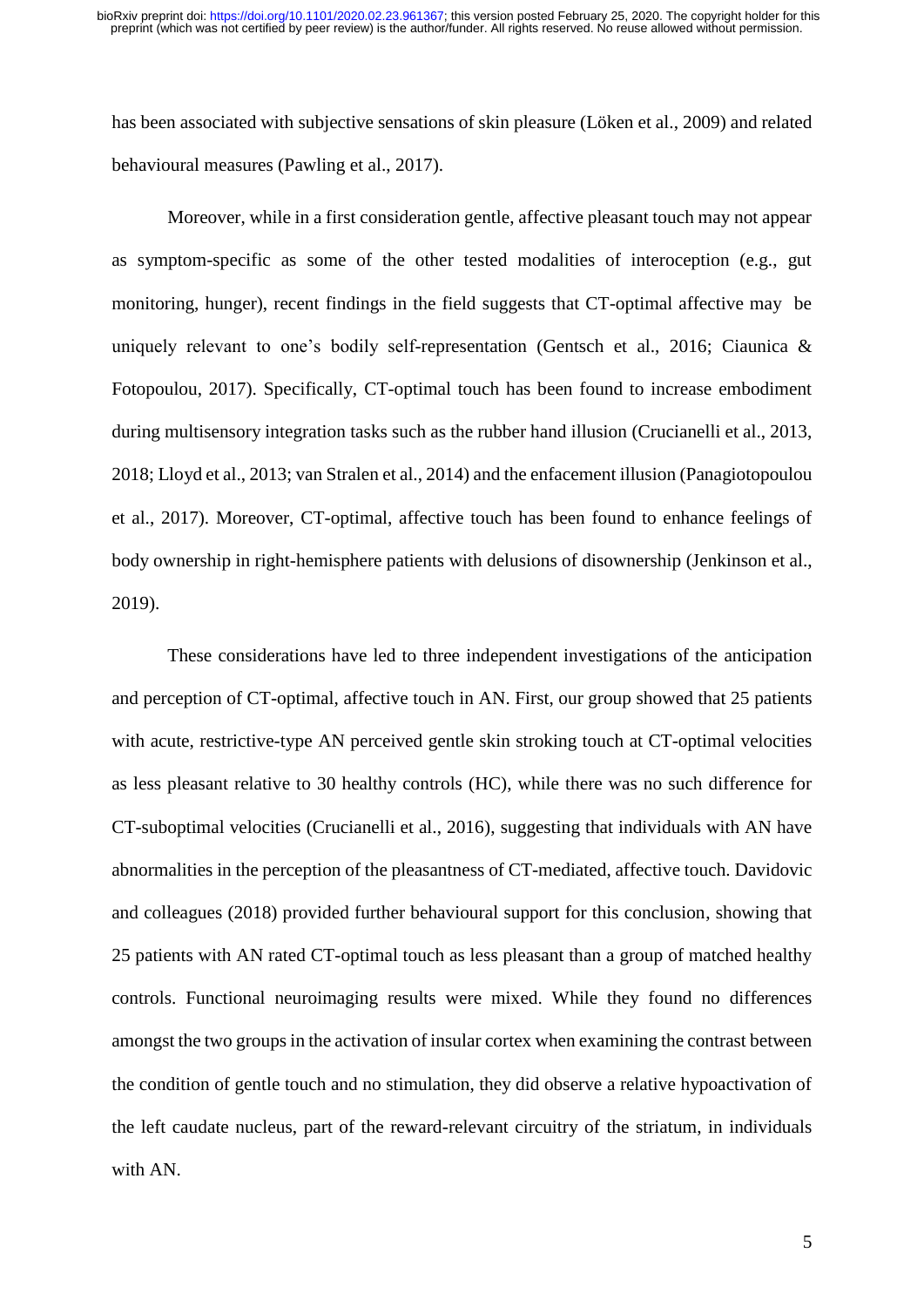A third study (Bischoff-Grethe et al., 2018) focused on 18 individuals recovered from AN (RAN; both types) with a functional neuroimaging (fMRI) paradigm that included an anticipation phase (cues of the location of impending tactile stimulus) in addition to behavioural ratings of affective touch pleasantness in two locations, forearm (containing CT fibers) and palm (not containing CT fibers). While some differences in how RAN individuals anticipate both CT and non-CT touch were observed in this study, contrary to the above studies, the RAN group did not rate the pleasantness of CT- touch as less pleasant than controls and there were not any CT-specific neuroimaging findings at the group level. When individual traits were taken into account, individuals with RAN and with higher harm avoidance scores had lower BOLD responses during forearm touch anticipation in right ventral mid-insula, while other clinical variables, such as lower historical BMI and longer illness duration led to altered insula BOLD responses during CT touch, but these clinical severity-related clusters did not overlap with any task related clusters. While these findings suggest that deficits in both the anticipation and the perception of CT optimal touch may relate to some of the features of AN, caution is required when individual differences in such a small group are tested. In conclusion, this study tested individuals RAN and did not confirm the findings of the previous two studies in the sense that RAN individuals did not differed from controls in their subjective and neural responses to CT-mediated touch.

The above discrepancies between the studies may relate to the different paradigms and samples used. In this study, we aim to address such differences and put forward a related, new hypothesis about the perception of CT-mediated, affective touch in AN. Firstly, we used a paradigm that assessed both the perception of CT-optimal touch and top-down beliefs about pleasantness. Specifically, we asked participants to think about being touched by soft or rough material on the skin and to provide estimates of pleasantness of such experience. Next, participants were asked to rate the pleasantness of different brush strokes delivered at different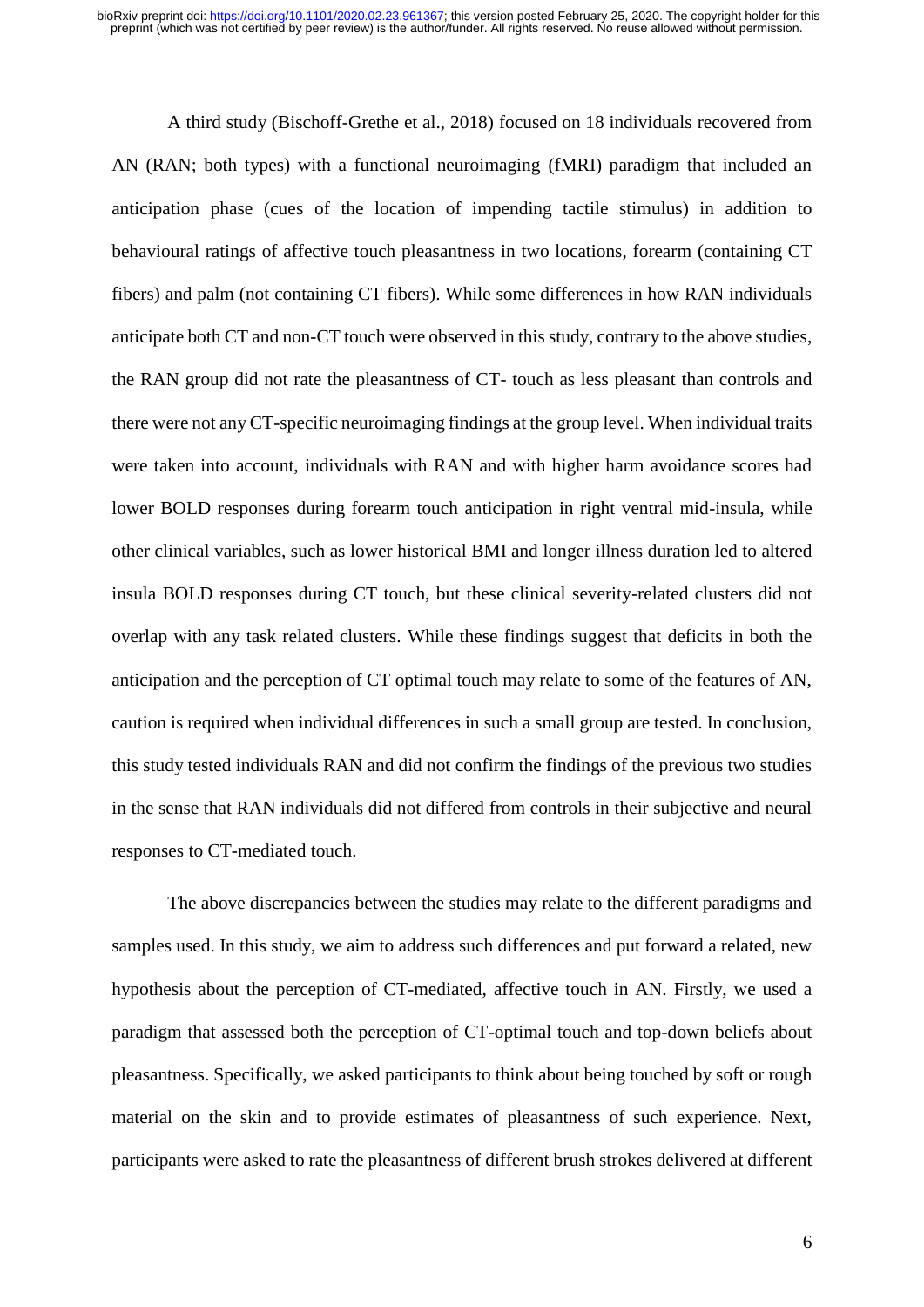CT-optimal and CT-suboptimal velocities on their forearm while blindfolded. We expected patients with AN to anticipate and perceive tactile stimuli as less pleasant than controls and we expected their reduced pleasantness ratings to be explained by less differentiation in the pleasantness perception between CT-optimal and suboptimal tactile stimuli. We then investigated the relationship between the performance at the two tasks to explore to what extent anticipatory beliefs about tactile pleasantness, and related deficits in alexithymia and interoceptive sensibility in the AN group might influence the pleasantness of actual tactile experiences. Secondly, we recruited both acute and recovered AN individuals (restrictive type) and examined whether the above hypotheses applied also to recovered patients in comparison to healthy controls. Testing recovered, as well as acute patients in eating disorders research is of high importance as the malnutrition in the acute stages of illness can itself cause cognitive and emotional deficits and hence it is not possible to determine whether abnormalities in perceiving pleasure and other symptoms are a cause or a consequence of starvation. In brief, this study aimed to investigate (1) whether the anticipation and perception of pleasant touch would be reduced in patients who have recovered from AN as well as in patients with acute AN compared to healthy controls; (2) whether this tactile anhedonia will be best explained by deficits in the CT-afferent system, top-down beliefs about the pleasantness of affective touch, or their combination.

#### **2. Methods**

#### *2.1. Participants*

Twenty-seven female participants with restrictive type AN and twenty-four patients who have recovered from restrictive type AN (RAN) were recruited from the Day care Unit of St Paolo's Hospital in Milan and from Comunità Villa Miralago in Cuasso al Monte (VA), and Casa di Cura Villa Margherita in Arcugnano, Italy. All patients were formally diagnosed (Diagnostic and Statistical Manual of Mental Disorders: Fifth Edition, DSM-V, American Psychiatric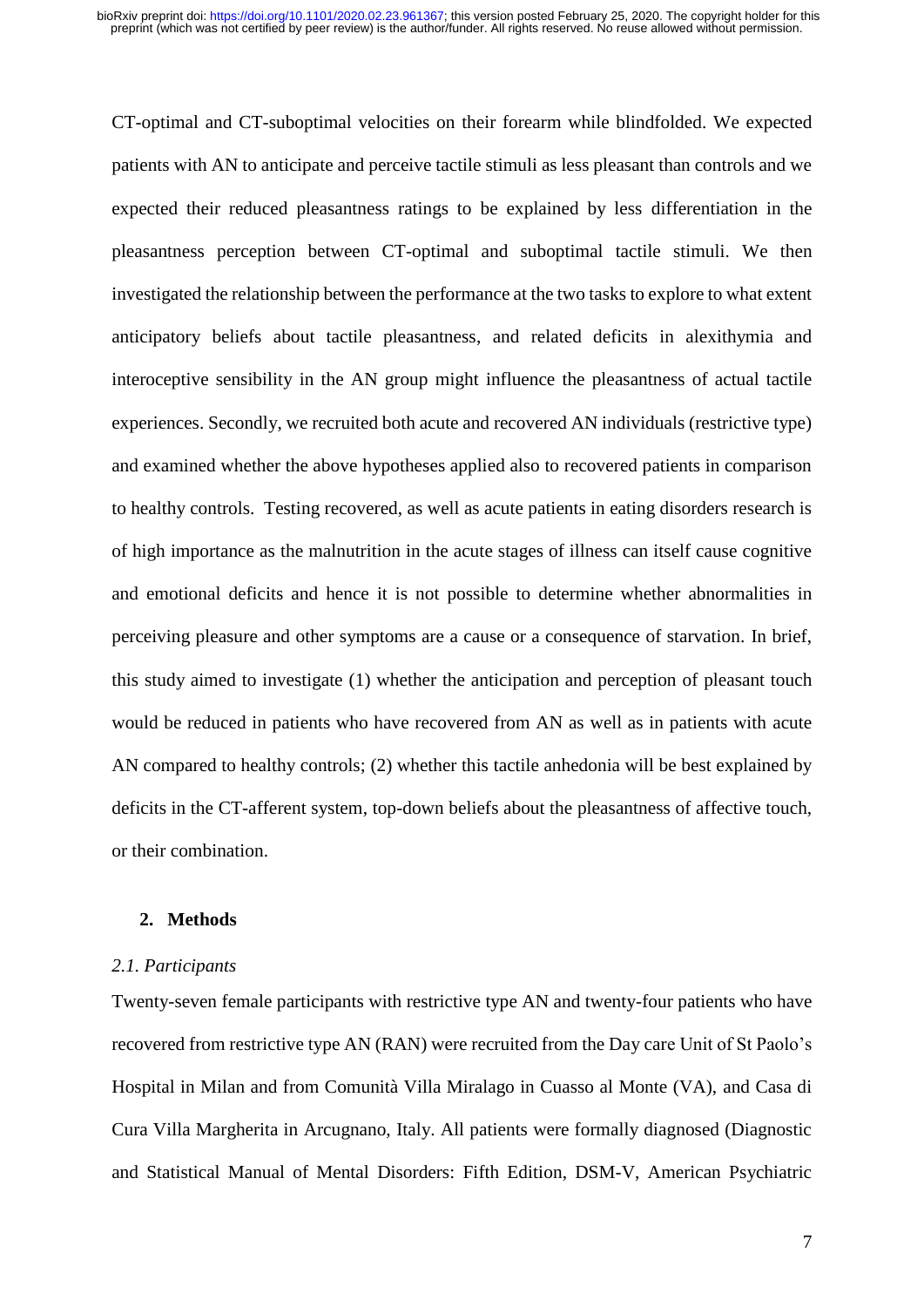Association, 2013) by a psychiatrist. Inclusion criteria for the AN group, beyond AN restrictive type diagnosis, included a BMI below 18.5 (Table 1). As in previous studies, AN recovery was defined as being weight-restored (BMI above 18.5), regular menstrual cycles and no binge eating, purging, or restrictive eating patterns for at least 1 year before the study (e.g. Wierenga et al. 2015). Twenty-seven matched heathy controls (HC) of Italian nationality were also recruited. Exclusion criteria for the HCs included any history of psychiatric or neurological condition. Exclusion criteria for all the groups included being left-handed, being below 18 or above 45 years, having any medical conditions that result in skin conditions (e.g. psoriasis, eczema, etc) or any visible scar on the left forearm, and any substance abuse. Institutional ethics approval was obtained, and all participants provided written informed consent to participate. All participants received a  $\epsilon$ 10 voucher, £10 in cash or University credits.

|                                   | AN                                                                                                               | <b>RAN</b>                                                     |
|-----------------------------------|------------------------------------------------------------------------------------------------------------------|----------------------------------------------------------------|
| <b>Years of Illness</b>           | 10.92 [10.23]                                                                                                    | 4.18 [2.92]                                                    |
| Age of Onset                      | 17.23 [4.45]                                                                                                     | 16.78 [2.7]                                                    |
| Years from Recovery               | N/A                                                                                                              | $2.97$ [3.11]                                                  |
| Psychiatric comorbidities         | 5 depression<br>2 bipolar disorder<br>8 anxiety disorder<br>2 OCD<br>4 Borderline PD<br>7 multiple comorbidities | 8 depression<br>8 anxiety disorder<br>3 OCD<br>2 Borderline PD |
| <b>Psychiatric Treatment</b>      | 14 SSRIs<br>2 tranquilizers                                                                                      | 6 SSRIs<br>3 tranquilizers                                     |
| Other comorbidities and treatment | 2 hypothyroidism<br>2 osteoporosis<br>dietary supplements                                                        |                                                                |

**Table 1**. Clinical profile of the Anorexia Nervosa (AN) and Recovered Anorexia Nervosa (RAN) groups.

# *2.2.Psychometric Assessments*

All participants completed the subscale "interoceptive awareness" from the Eating Disorder Inventory-2 [EDI-2; (Garner, 1984; Thiel & Paul, 2006)]. This subscale focused on the subjective identification of bodily signals, such as hunger and satiety. Questions are rated on a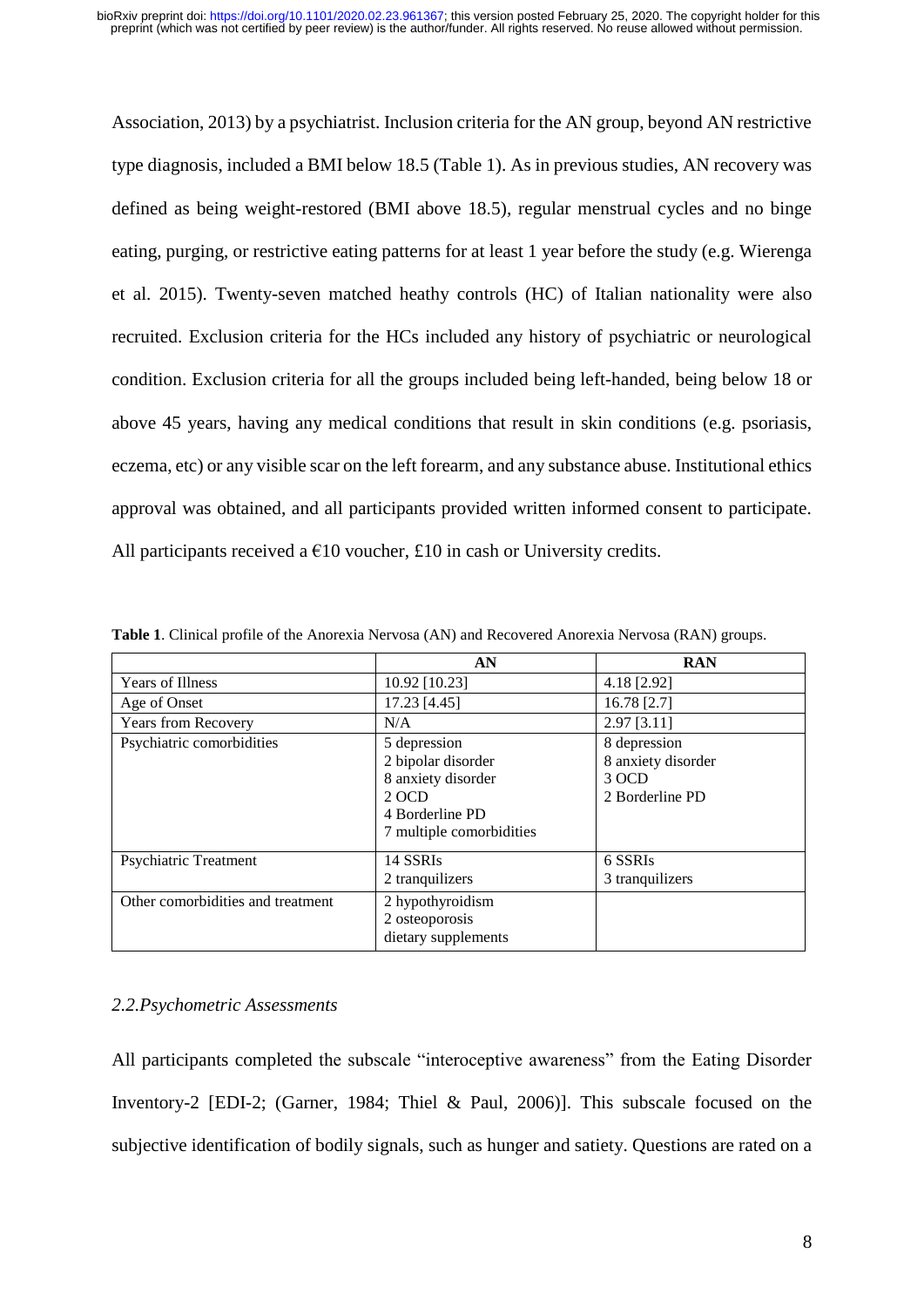six-point scale, ranging from 1 (never) to 6 (always). High scores indicate potential issue with interoceptive awareness. They also completed the Body Awareness Questionnaire (BAQ) and the Toronto Alexithymia Scale (TAS-20).

The BAQ is a self-report measure of interoceptive sensibility (Shield, Mallory & Simons, 1989), consisting in 18 items assessing the subject's sensitivity to physiological body processes to be replied to on a 7-point likert scale (from  $1 =$  "Not at all true of me" to "7 = Very true of me"). Four subscales were calculated: (i) Note Response or Changes in Body Process; (ii) Predict Body Reaction; (iii) Sleep-Wake Cycle; (iv) Onset of Illness.

The TAS-20 is a well-validated self-report measure of alexithymia (Bagby, Taylor, & Parker, 1994), where participants are asked to rate their agreement to 20 statements on a 5-point likert scale (ranging from  $1 =$  "strongly disagree" to "5 = strongly agree"). A total score above 61 (out of a maximum of 100) is considered a cut-off score of alexithymia. Three sub-scores were calculated, assessing: (i) Difficult Identifying Feelings (DIF); (ii) Difficulties Describing Feelings (DDF); (iii) Externally-Oriented Thinking (EOT).

#### 2.3.*Experimental procedure*

Upon arrival, participants were given the information sheet and they were asked to sign the consent form, before completing the questionnaires: demographic, EDI, BAQ and TAS. Next, participants were familiarised with the rating scale, ranging from 0 (not at all pleasant) to 100 (extremely pleasant). Participants were invited to use the entire scale and to say any number between 0 and 100. As part of the familiarisation phase, participants were asked to think about being touched by two soft (i.e. cotton and velvet) and two rough objects or material (i.e. thorn and sandpaper) on their forearm and to rate the hypothetical related pleasantness (i.e. "How pleasant would it be to be touched by 'cotton' on your forearm?"). The order of the materials was counterbalanced between participants. This allowed us to collect a measure of anhedonia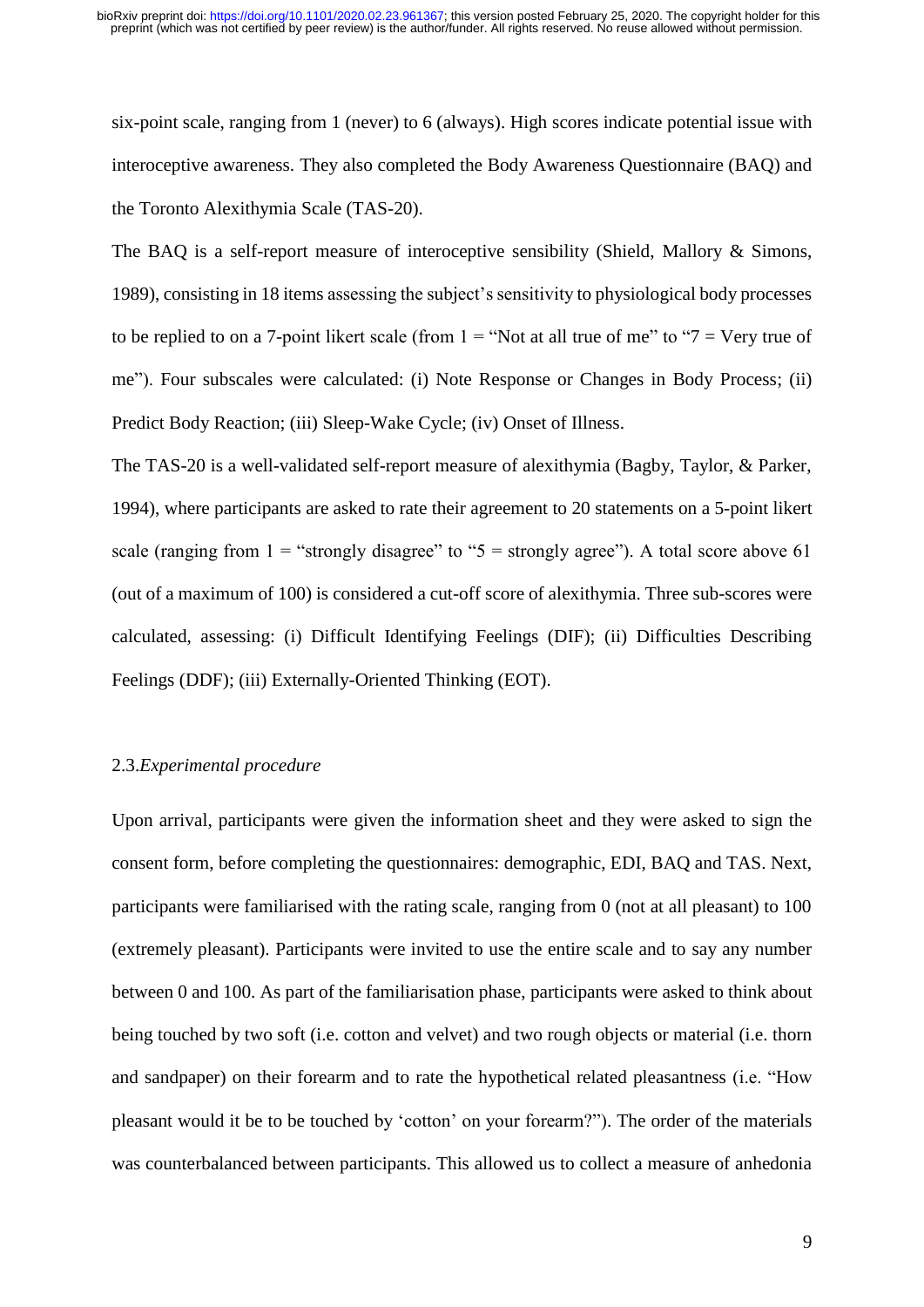prior to the completion of the affective touch task, and also to make sure that participants fully understood how to use the rating scale (Figure 1).



**Figure1**. Schematic representation of the study procedure. All participants completed the same experimental procedure. 1. First, they were asked to answer four hypothetical questions about imagined touch, such as "How pleasant would it be to be touched by velvet on your skin?" using the VAS scale ranging from 0, not at all, to 100, extremely pleasant. 2. Participants were then asked to put on a blindfold before the experimenter delivered the touch on the left forearm (dorsal part) at CT-optimal, borderline or non-CT optimal velocities (in randomized order). Each touch lasted 3 seconds and was repeated 3 times for each velocity for a total of 15 trials. After each touch, participants were asked to rate the pleasantness of the touch using the same rating scale of part 1.

Then, participants were asked to place their left arm palm facing down on a table, with the experimenter sitting in front of them. The experimenter marked two adjacent stroking areas, each measuring 9cm long x 4cm wide, with a washable marker on the hairy skin of their forearm as in previous studies (wrist crease to elbow; Crucianelli et al., 2013, 2016, 2018). Participants were provided with wet wipes at the end of the testing session to remove the marks. The experimenter delivered the touch in the proximal-to-distal direction on these two marked areas using a soft cosmetic make-up brush (Natural hair Blush Brush, N. 7, The Boots Company) at five different speeds: two CT-optimal (3 cm/s and 6 cm/s), one borderline (9 cm/s) and two not CToptimal (18 cm/s and 27 cm/s). The experimenter was trained to deliver the touch at the exact speed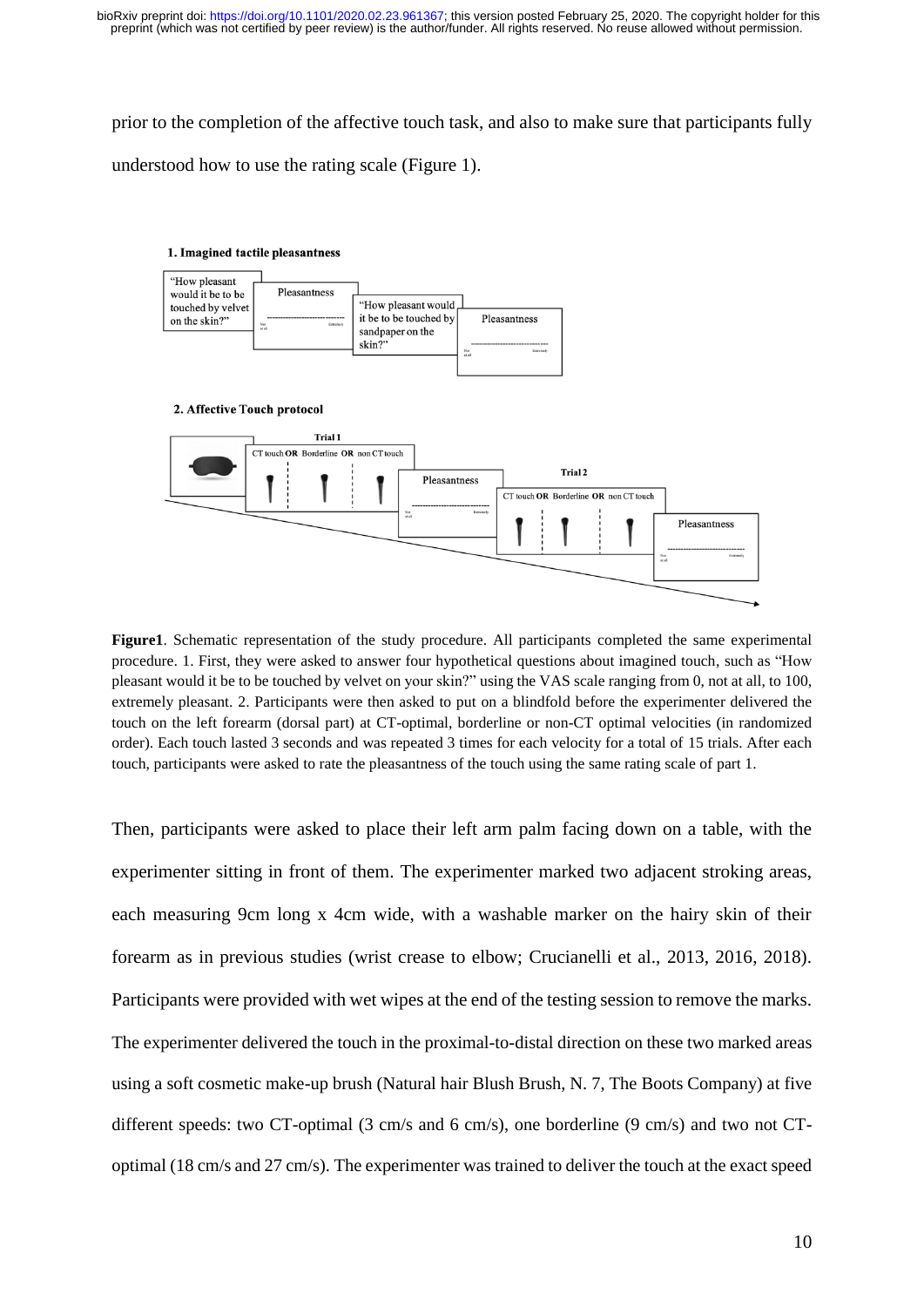by counting the number of strokes within the tactile stimulation window of 3 seconds (e.g. 1 stroke, 3-seconds-long for the 3 cm/s velocity and 6 strokes, each 0.5-seconds-long for the 18 cm/s velocity). Moreover, stimulation was alternated between the two areas on participant's forearm to minimize habituation (Crucianelli, Metcalf, Fotopoulou, & Jenkinson, 2013), and because CT fibres are easily fatigued (Vallbo, Olausson, & Wessberg, 1999). Additionally, delivering the touch inside the delineated rectangular spaces allowed the experimenter to be constant not only in space, but also in force/pressure by controlling the lateral spreading of the brush bristles.

Three trials for each speed, for a total of fifteen trials, have been delivered to each participant. The order of conditions was randomized across participants, and after each trial participants used the rating scale ranging from 0 (not at all pleasant) to 100 (extremely pleasant) to judge the pleasantness of the tactile sensation. To avoid any visual feedback of the tactile stimuli or distractions, participants were asked to wear a disposable blindfold throughout the affective touch task.

#### *2.4.Design and data analysis*

#### *Main Analyses*

Our task on tactile pleasantness anticipation had a 3 (Group: AN vs. RAN vs. HC) x 2 (Material: soft vs. rough) mixed factorial design, with repeated measures on the latter factor. Participants had to estimate the pleasantness of the material just by imagining it, without having any visual or tactile information about the material or object. The pleasantness score of the two soft and rough materials were then averaged to obtain one pleasantness score for soft and one score for rough touch. Our task on tactile pleasantness perception had a 3 (Group: AN vs. RAN vs. HC) x 3 (Stroking Velocity: Optimal: 3cm/s, 6cm/s vs. Borderline: 9cm/s vs. Suboptimal: 18cm/s, 27cm/s) mixed factorial design, with repeated measures on the latter factor. The pleasantness scores of the two slow (3 and 6cm/s) and the two fast (18 and 27cm/s) velocities were averaged to obtain one value of pleasantness for slow/CT-optimal and one value for fast/CT-non-optimal touch, which were then compared to the borderline velocity and between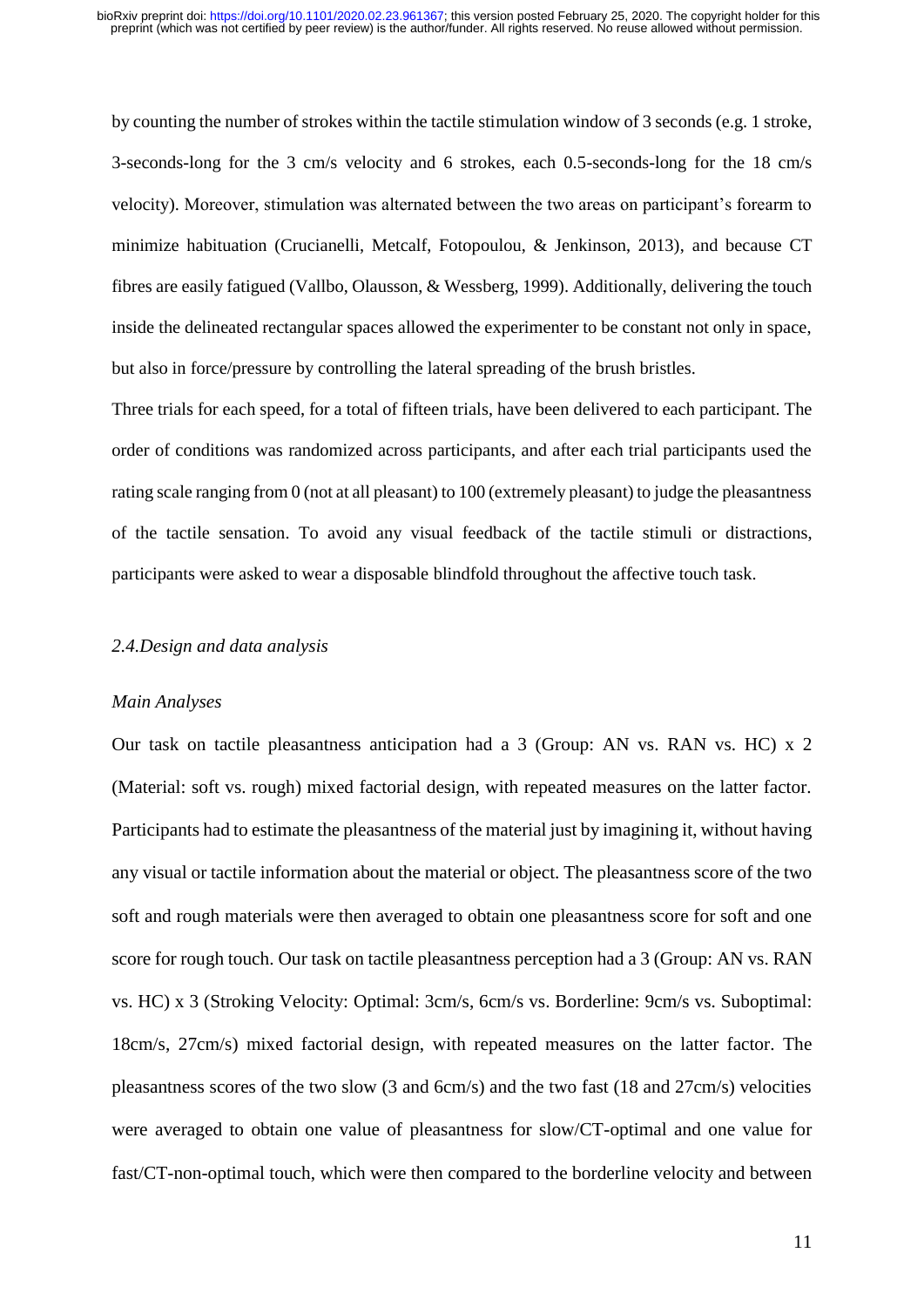them. In both the parts of the experiment, the dependent variable was the perceived pleasantness of touch, as measured by means of a pleasantness rating scale ranging from 0 (not at all pleasant) to 100 (extremely pleasant). The scale was presented visually, and participants were responding verbally by choosing a number between 0 and 100.

Statistical analyses were conducted with SPSS version 25.0. The data were tested for normality by means of the Shapiro-Wilk test and found to be non-normal ( $p < .05$ ). Subsequent Log, Square Root and Reciprocal transformations did not correct for the normality violations, therefore appropriate non-parametric tests were used to analyze the data (described below). Bonferroni-corrected planned contrasts were used to follow up significant effects and interactions. To assess whether there was a difference between groups in the anticipation of pleasantness of different materials, we computed the difference between soft and rough, and run an analysis to check any effect of group on this differential score, and if significant we followed up with Bonferroni-corrected, comparisons on this differential between the HC and the two clinical groups separately. Similarly, to assess whether there was a difference between groups in the perception of affective touch specifically in relation to the CT afferents system, we computed the difference between slow and fast velocities and examine the effect of group on this differential. If significant, we followed up with Bonferroni-corrected comparisons on this differential between HCs and the two clinical groups separately.

# *Exploratory Analyses*

In exploratory (due to the relatively small sample size for such analyses) regression analyses, we explored whether anticipatory beliefs about the pleasantness of soft and rough materials and related symtpoms of alexithymia and poor interoceptive sensibility in AN (see below) could predict the perception of CT-optimal and suboptimal touch in each group and their difference. Specifically, we conducted three multiple regressions to explore to what extent the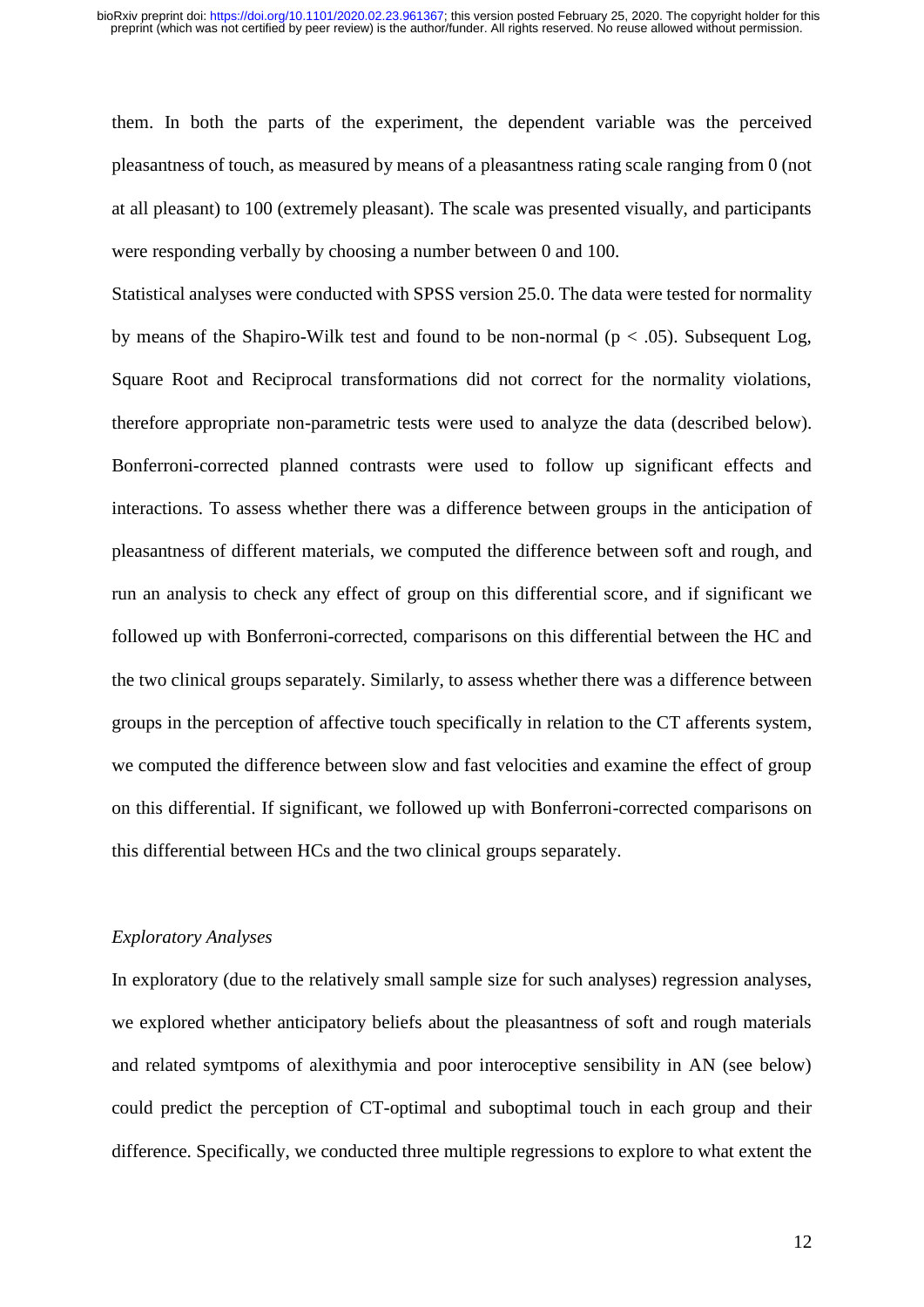estimated pleasantness of rough and soft materials and EDI, BAQ and TAS scores in each group could predict the perceived pleasantness of CT-optimal touch and separately that of borderline and CT-non-optimal touch.

Next, a multiple regression was run to explore whether the estimated pleasantness of rough and soft materials and EDI, BAQ and TAS scores were significant predictors of tactile sensitivity (difference in pleasantness between slow/CT-optimal touch and fast/CT-non-optimal touch). We conducted this regression in the three groups separately.

# **Results**

# *2.5.Demographic and mood*

Demographic and clinical measures are summarized in Table 2. The three groups did not differ significantly in their age; however, as expected, the BMI was significantly higher in the HC and RAN groups compared to the AN group. In addition, the TAS questionnaire indicated significantly higher alexithymia scores in the AN group compared to HCs and RANs, in line with previous research (e.g. Torres et al., 2015). As expected, the interoceptive awareness' score of the EDI were significantly higher in people with AN compared to RAN and HC, suggesting an impairment in interoceptive sensibility (Pollatos et al., 2008). A similar pattern was observed in the BAQ questionnaire but there were no significant differences between the groups.

**Table 2**. Summary of demographic and clinical measures. Values provided are means and standard deviation (in parentheses).  $** p < .001$  difference between groups.

| Group             | AGE           | BMI          | <b>BAO</b> | <b>EDI</b> | <b>TAS</b>    |
|-------------------|---------------|--------------|------------|------------|---------------|
| AN(27)            | 28.40 (10.44) | 14.89 (3.41) | 3.93(1.01) | 3.68(1.04) | 60.19(15.37)  |
| $\text{RAN} (24)$ | 24.25 (4.51)  | 20.15(2.97)  | 4.32(1.03) | 2.87(1.02) | 49.29 (15.46) |
| HC(27)            | 24.48 (4.61)  | 21.39 (3.04) | 4.58(0.85) | 2.18(0.59) | 40.04 (7.97)  |
| n                 | 0.75          | $< 0.01**$   | 0.05       | $< 0.01**$ | $< 0.01**$    |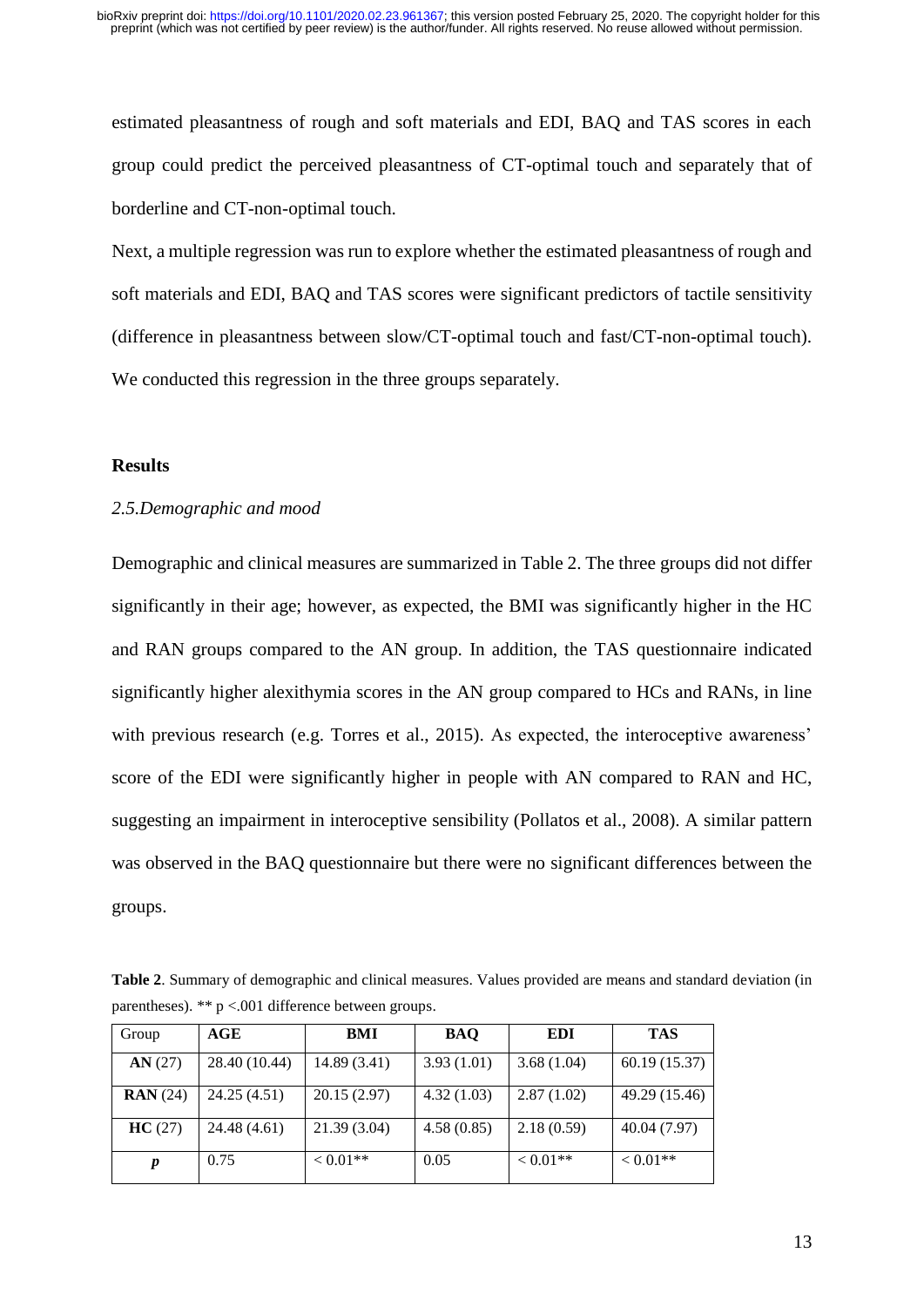#### *2.6. Pleasantness ratings*

Kolmogorov-Smirnoff test run on the main variables of interest (i.e. all pleasantness scores) showed that both the estimation of pleasantness of materials and the touch pleasantness had a distribution that deviated from normality (all *p*<sup>s</sup> between 0.001 and 0.06). None of the transformations performed on the variables (log transformation, square root transformation and reciprocal transformation) corrected the data in a way that suited a normal distribution. Therefore, data were analysed using non-parametric tests.

#### **The Anticipation of Tactile Affectivity**

First, the pleasantness scores of the two soft and the two rough materials were averaged to obtain one value for soft and one value for rough materials/objects. To explore the main effect of material, we compared the estimation of pleasantness of soft vs. rough materials, regardless of group. A Wilcoxon Signed Ranks Test revealed a significant main effect of material  $(Z = -$ 7.35, p < .001), with soft material/objects ( $M = 67.5$ ;  $SE = 10.61$ ) been rated as significantly more pleasant than rough materials/objects ( $M = 10.00$ ;  $SE = 2.30$ ).

To investigate the main effect of group, we compared the anticipation of pleasantness of the three groups regardless of material. A Kruskal-Wallis Test revealed that group had no effect on anticipation ( $\chi^2(2) = 3.55$ ; p = 0.169) with a mean rank of anticipation of tactile effectivity of 38.76 for AN group, 33.60 for RAN group and 45.48 for HC group.

Next, to investigate the interaction between group and material, we calculated the differential between the estimation of pleasantness of soft and rough material to obtain one value indicative of the sensitivity of each participant. We then investigated the effect of group on this sensitivity score. A Kruskal-Wallis test showed that group had a significant effect on this difference  $(\chi^2(2)=15.30, p < .001)$  with a mean rank of 27.61 for AN group, 39.17 for RAN group and 51.69 for HC group. Post hoc analyses were run by pairwise comparisons with adjusted *p-*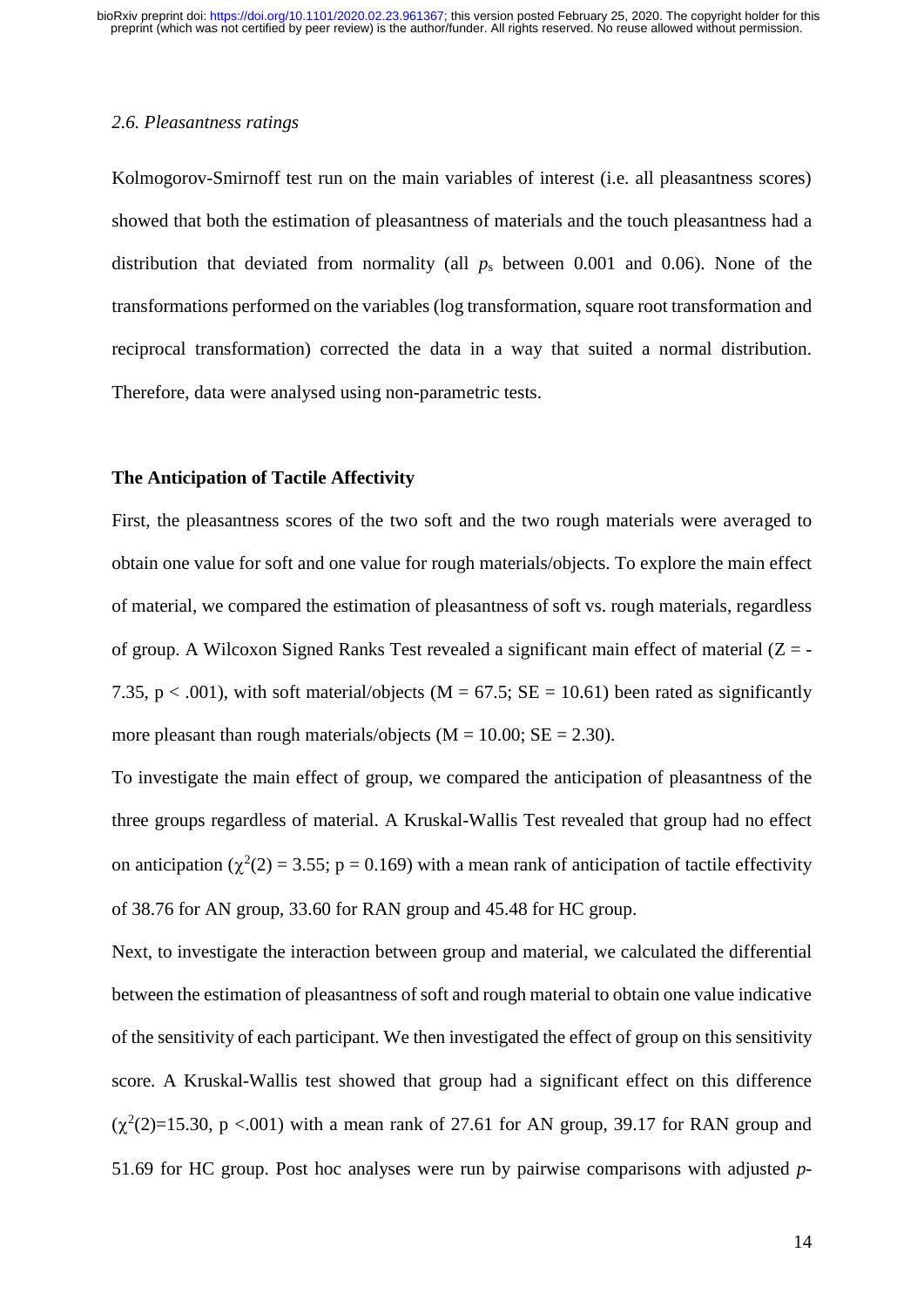values ( $α = 0.025$ ). Results of Mann-Whitney U tests showed a significant difference in the estimation of pleasantness of soft vs. rough materials between AN patients and HCs ( $U =$ 150.50,  $p < 0.01$ ) but not between RAN and HCs (U = 209,  $p = 0.029$ ; just a trend).



Figure 2. Estimation of pleasantness of soft and rough materials/objects between the three groups: women with anorexia nervosa (AN), women who have recovered from anorexia nervosa (RE) and matched healthy controls (HC).

# **The Perception of Tactile Affectivity**

To explore the main effect of velocity, we compared the estimation of pleasantness of slow vs. borderline vs. fast velocities, regardless of group. A Friedman Test revealed a significant main effect of velocity (Chi-Square (2) = 78.76, p < .001), with slow (M = 69.0; SE = 2.77) and borderline ( $M = 73.3$ ;  $SE = 2.83$ ) touch been rated as significantly more pleasant than fast (M  $= 44.17$ ; SE = 2.68) touch (see Figure 3), in line with previous studies (Crucianelli et al., 2018). A Kruskal-Wallis test showed a significant main effect of group on the total touch pleasantness ratings  $(\chi^2(2) = 9.31, p = 0.01)$ , with a mean rank score of 32.93 for AN, 34.85 for RAN and 50.20 for HCs. Bonferroni corrected post-hoc analyses ( $\alpha$  = 0.025) revealed that HCs (M =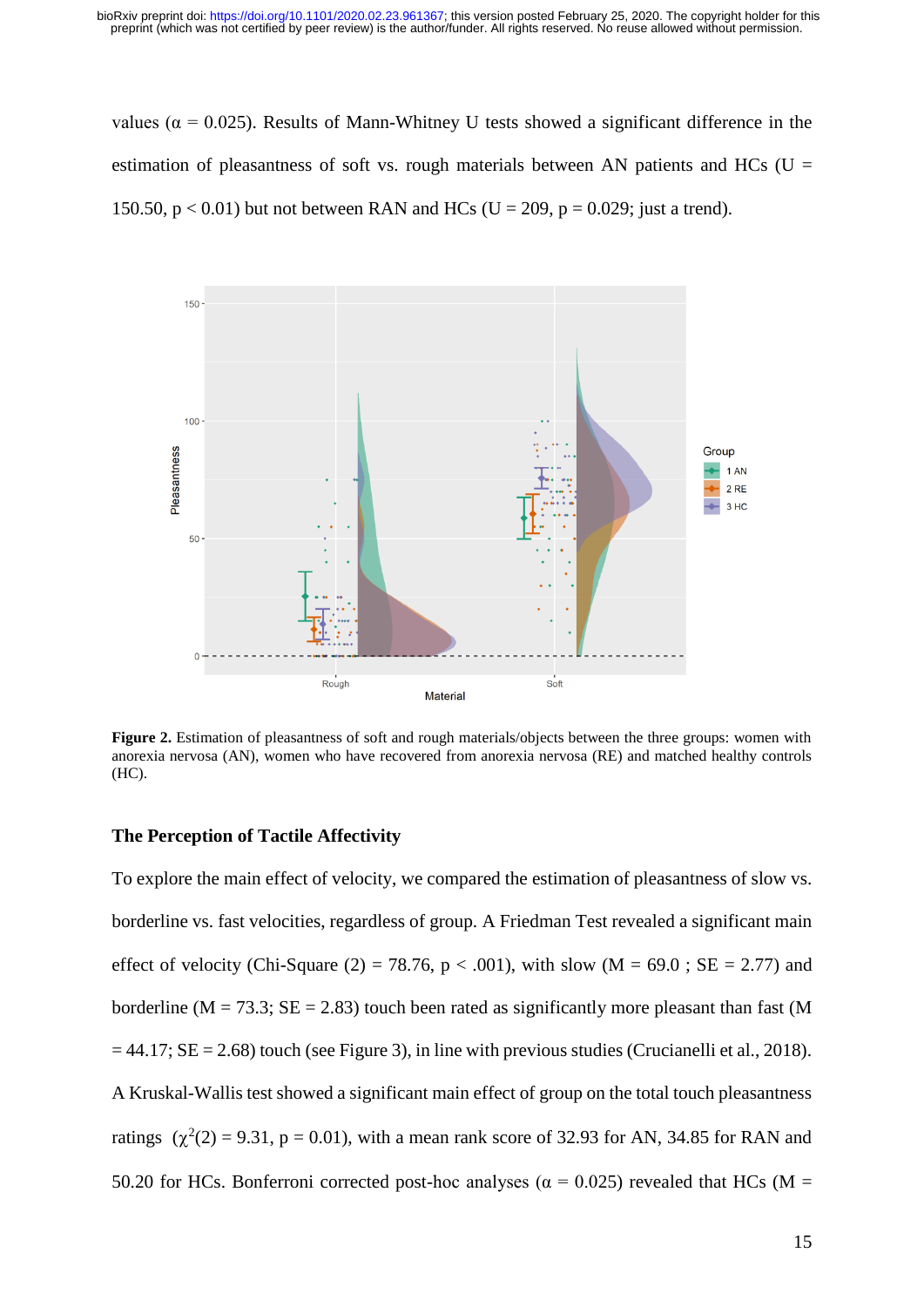67.3;  $SE = 2.90$ ) perceived touch as significantly more pleasant than AN ( $M = 50.0$ ;  $SE = 5.03$ )  $(Z = -2.60; p = 0.009)$  and RAN  $(M = 48.3; SE = 4.50)$   $(Z = -2.61, p = 0.008)$  regardless of velocity. (see Figure 3). To investigate the interaction between velocity and group, we calculated the differential between the pleasantness scores of slow and fast touch to obtain a value indicative of the CT pleasantness sensitivity of each participant. We then investigated the effect of group on this sensitivity score. A Kruskal-Wallis test showed non-significant interaction between group and velocity ( $\chi^2(2) = 1.57$ , p = 0.46), with a mean rank score of 36.69 for AN, 37.75 for RAN and 43.87 for HCs. So, although HCs rated CT-optimal touch as more pleasant than the clinical groups on average, the groups did not differ significantly in how the rated the pleasantness of CT-optimal (slow) vs. non-optimal (fast) touch.

We have also run a separate post-hoc analysis on the effect of group on the borderline velocity only, which has been found to be interoceptively relevant (Crucianelli et al., 2018). A Kruskal-Wallis test showed a non-significant main effect of group on the total touch pleasantness ratings  $(\chi^2(2) = 5.40, p = 0.07)$ , with a mean rank score of 34.67 for AN, 35.75 for RAN and 47.67 for HCs.



**Figure 3.** Pleasantness ratings for the five velocities for the three groups: women with anorexia nervosa (AN), women who have recovered from anorexia nervosa (RAN) and matched healthy controls (HC).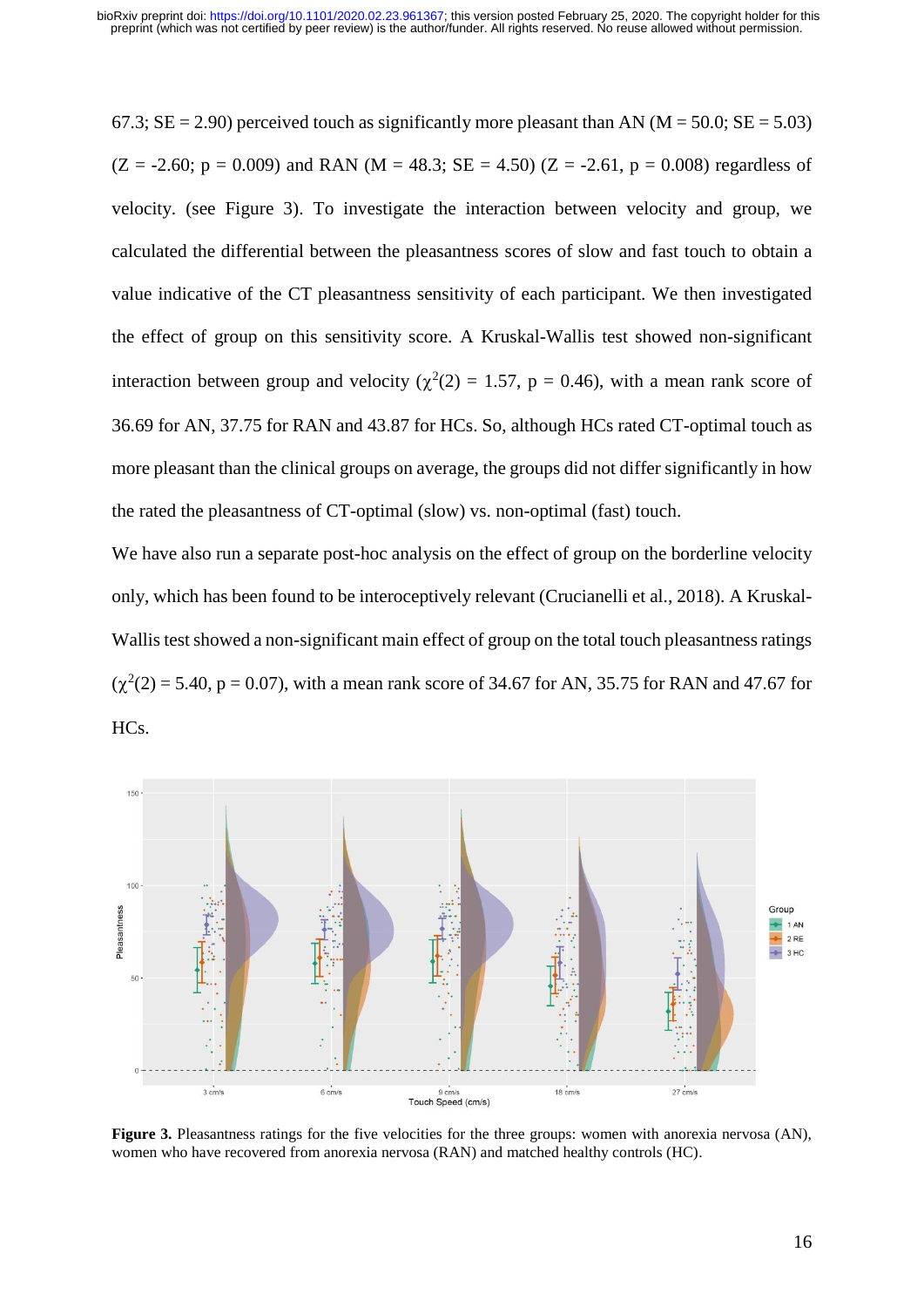# **Exploratory analyses**

In exploratory (due to the relatively small sample size for such analyses) multiple regression analyses, we explored whether anticipatory beliefs about the pleasantness of soft and rough materials and related symtpoms of alexithymia and poor interoceptive sensibility in AN could predict the perception of CT-optimal and suboptimal touch in each group and their difference. One of the assumptions of regression is that the residuals, rather than the actual variable, must be normally distributed, and this criterion was met.

We ran three multiple regressions to explore whether estimation of pleasantness, TAS, BAQ and EDI were significant predictors of tactile pleasantness at CT-optimal, borderline and CTnon-optimal velocities, separately. We repeated these three regressions for each group. We found a significant regression equation for *CT-optimal touch* in AN ( $R = 0.746$ ,  $R^2 = 0.434$ , *F*  $(5, 23) = 4.53$ ,  $p = 0.008$ ) and in RAN (R = 0.766, R<sup>2</sup> = 0.586, *F* (5, 21) = 4.53,  $p = 0.009$ ) but not in the HCs group ( $R = 0.562$ ,  $R^2 = 0.316$ ,  $F (5, 25) = 1.85$ ,  $p = 0.149$ ). The results for the *borderline velocity*, showed a significant regression equation for RAN ( $R = 0.718$ ,  $R^2 = 0.516$ ,  $F(5, 21) = 3.41, p = 0.027$ . Results for HCs (R = 0.627, R<sup>2</sup> = 0.394, *F* (5, 25) = 2.60, *p*= 0.058) and AN (R = 0.638,  $R^2 = 0.407$ , *F* (5, 23) = 2.47, *p* = 0.072) showed trends to significance. In terms of *CT-non-optimal touch*, we found a significant regression equation for AN ( $R = 0.680$ ,  $R^2 = 0.462$ , *F* (5, 23) = 3.09, *p* = 0.035). Results for HCs (R = 0.628, R<sup>2</sup> = 0.394, *F* (5, 25) = 2.60,  $p = 0.057$ ) and RAN (R = 0.670, R<sup>2</sup> = 0.449, *F* (5, 21) = 2.61,  $p = 0.066$ ) showed trends to significance. Full results are reported on Table 3.

Next, we run three multiple regressions with beliefs of pleasantness, TAS, BAQ and EDI as predictors and the differential between slow and fast (tactile sensitivity) as outcome measure in the AN, RAN and HCs group separately. In the AN group, results showed a non-significant regression equation (R = 0.482, R<sup>2</sup> = 0.233, *F* (5, 23) = 1.09, *p* = 0.398). Similarly, we found a non-significant regression equation for the RAN group ( $R = 0.579$ ,  $R^2 = 0.335$ ,  $F(5, 21) = 1.61$ ,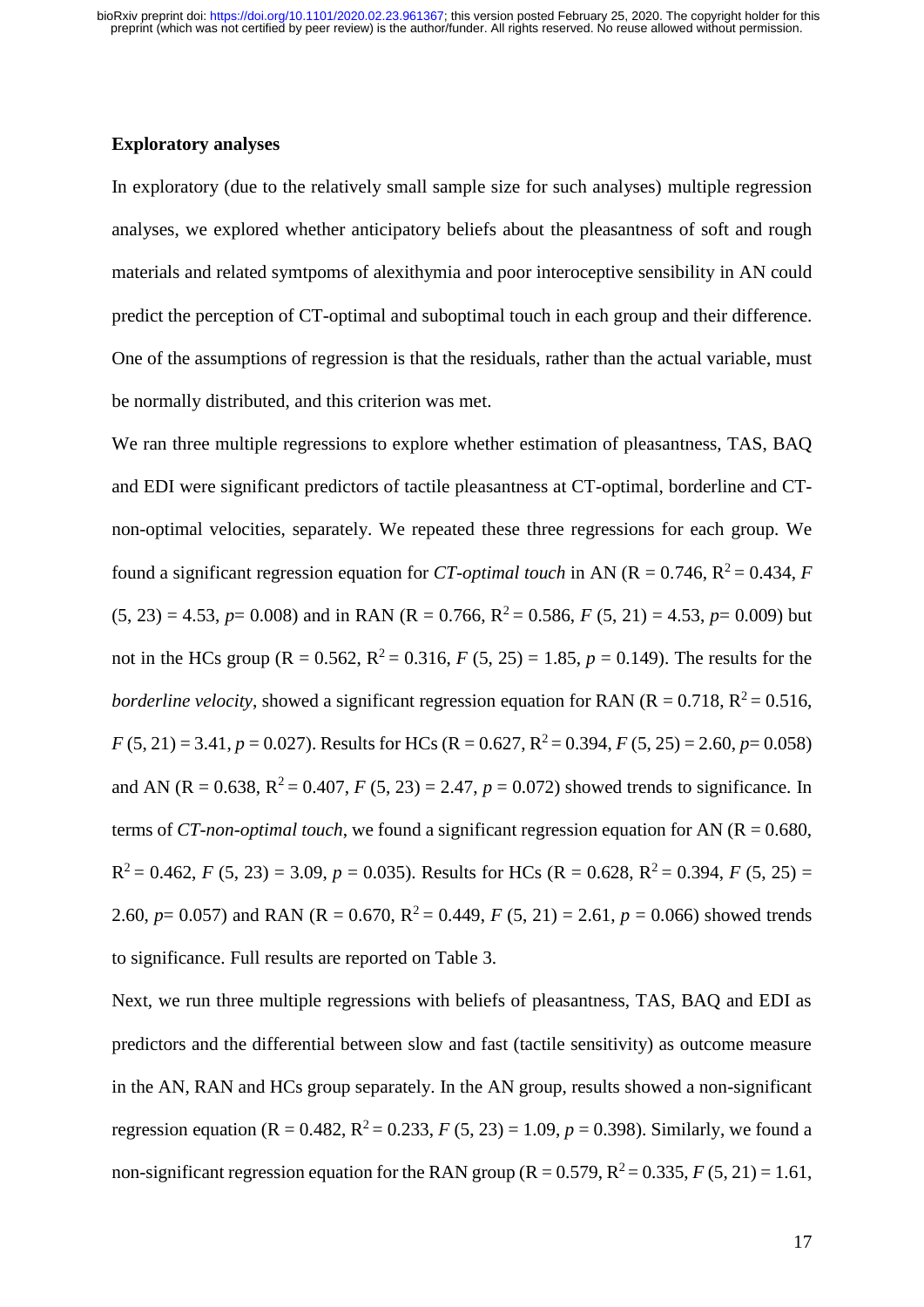$p = 0.213$ ). However, we found a trend to significance for the equation in the HCs group (R =

# 0.629,  $R^2 = 0.396$ ,  $F (5, 25) = 2.62$ ,  $p = 0.056$ , see Table 3).

**Table 3.** Unstandardized coefficient B, standard error of B, standardised coefficient β and p values are reported.  $*$  indicates p < 0.05 \*\*indicates p < 0.01

| <b>ANOREXIA NERVOSA</b>     |                            |            |                  |                    |  |
|-----------------------------|----------------------------|------------|------------------|--------------------|--|
| <b>CT-optimal touch</b>     | B                          | <b>SEB</b> | $\boldsymbol{B}$ | $\boldsymbol{P}$   |  |
| Soft material               | 0.34                       | 0.24       | 0.26             | 0.18               |  |
| Rough material              | 0.31                       | 0.19       | 0.29             | 0.13               |  |
| <b>EDI</b>                  | $-10.53$                   | 5.78       | $-0.40$          | 0.08               |  |
| <b>BAQ</b>                  | $-11.96$                   | 4.73       | $-0.44$          | $0.02*$            |  |
| <b>TAS</b>                  | $-0.25$                    | 0.36       | $-0.14$          | 0.49               |  |
| <b>Borderline</b>           | B                          | <b>SEB</b> | B                | $\boldsymbol{P}$   |  |
| Soft material               | 0.20                       | 0.29       | 0.15             | 0.48               |  |
| Rough material              | 0.26                       | 0.23       | 0.24             | 0.27               |  |
| <b>EDI</b>                  | $-6.07$                    | 6.82       | $-0.22$          | 0.39               |  |
| <b>BAQ</b>                  | $-11.46$                   | 5.58       | $-0.42$          | 0.27               |  |
| <b>TAS</b>                  | $-0.48$                    | 0.42       | $-0.27$          | 0.27               |  |
| <b>CT-non-optimal touch</b> | $\bf{B}$                   | <b>SEB</b> | $\boldsymbol{B}$ | $\boldsymbol{P}$   |  |
| Soft material               | 0.01                       | 0.24       | 0.01             | 0.95               |  |
| Rough material              | 0.34                       | 0.19       | 0.35             | 0.10               |  |
| <b>EDI</b>                  | $-6.73$                    | 5.73       | $-0.28$          | 0.26               |  |
| <b>BAQ</b>                  | $-6.42$                    | 4.69       | $-0.27$          | 0.19               |  |
| <b>TAS</b>                  | $-0.54$                    | 0.35       | $-0.34$          | 0.14               |  |
| <b>Tactile sensitivity</b>  | $\bf{B}$                   | <b>SEB</b> | $\boldsymbol{B}$ | $\boldsymbol{P}$   |  |
| Soft material               | 0.32                       | 0.21       | 0.38             | 0.13               |  |
| Rough material              | $-0.03$                    | 0.16       | $-0.04$          | 0.87               |  |
| <b>EDI</b>                  | $-3.80$                    | 4.91       | $-0.22$          | 0.45               |  |
| <b>BAQ</b>                  | $-5.54$                    | 4.02       | $-0.32$          | 0.18               |  |
| <b>TAS</b>                  | 0.29                       | 0.30       | 0.26             | 0.34               |  |
|                             | RECOVERED ANOREXIA NERVOSA |            |                  |                    |  |
| <b>CT-optimal touch</b>     | B                          | <b>SEB</b> | B                | ${\boldsymbol{P}}$ |  |
| Soft material               | 0.07                       | 0.03       | 0.47             | $0.02*$            |  |
| Rough material              | 0.19                       | 0.40       | 0.10             | 0.64               |  |
| <b>EDI</b>                  | 15.64                      | 9.30       | 0.66             | 0.11               |  |
| <b>BAQ</b>                  | 15.40                      | 4.50       | 0.65             | $0.003**$          |  |
| <b>TAS</b>                  | $-0.47$                    | 0.61       | $-0.30$          | 0.45               |  |
| <b>Borderline touch</b>     | B                          | <b>SEB</b> | $\boldsymbol{B}$ | $\boldsymbol{P}$   |  |
| Soft material               | 0.07                       | 0.03       | 0.44             | $0.04*$            |  |
| Rough material              | 0.20                       | 0.47       | 0.10             | 0.66               |  |
| <b>EDI</b>                  | 10.94                      | 10.70      | 0.44             | 0.32               |  |
| <b>BAQ</b>                  | 15.60                      | 5.17       | 0.61             | $0.008**$          |  |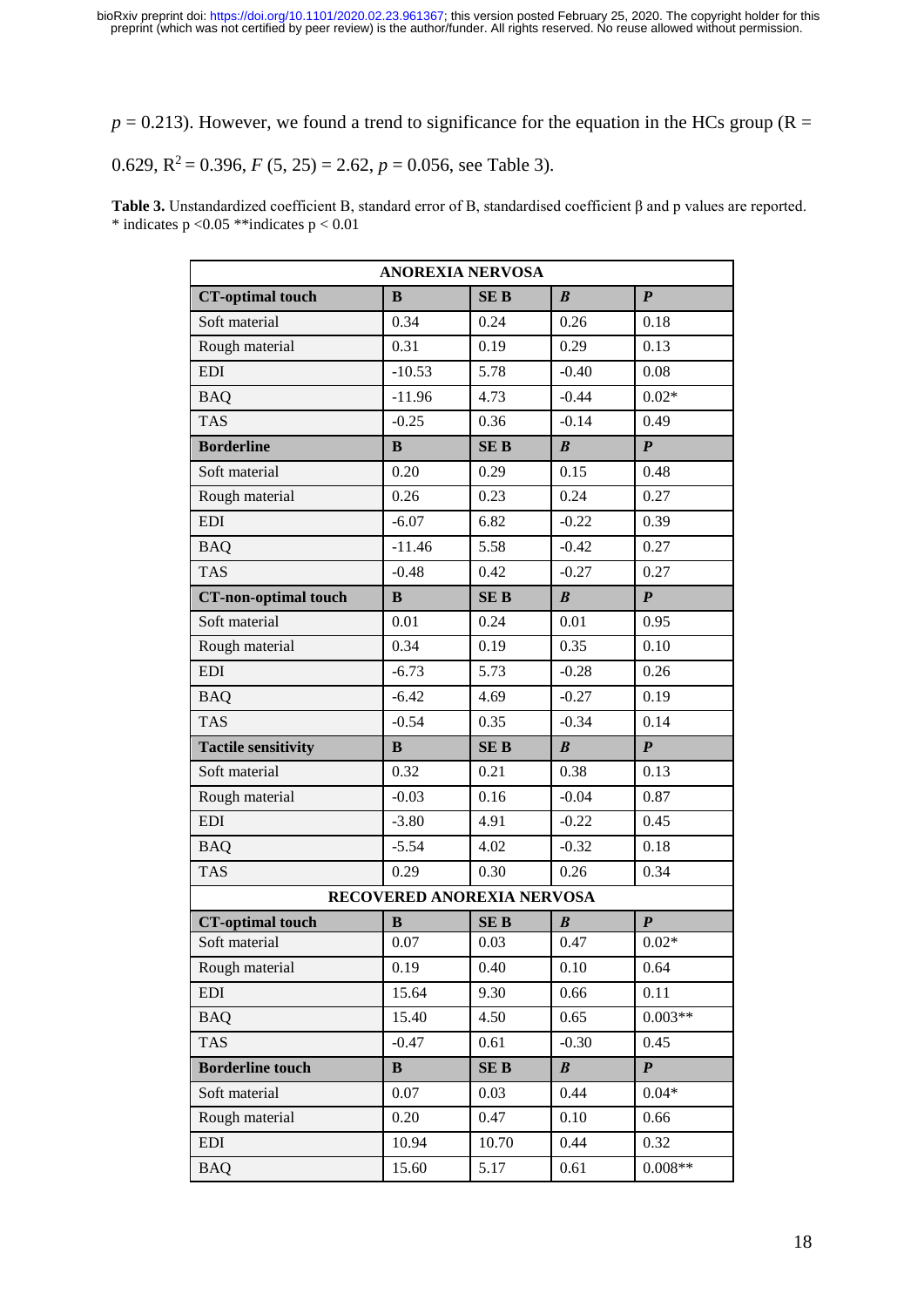| <b>TAS</b>                  | $-1.23$  | 0.63       | $-0.75$          | 0.07             |  |
|-----------------------------|----------|------------|------------------|------------------|--|
| <b>CT-non-optimal touch</b> | $\bf{B}$ | <b>SEB</b> | $\boldsymbol{B}$ | $\boldsymbol{P}$ |  |
| Soft material               | 0.04     | 0.03       | 0.33             | 0.14             |  |
| Rough material              | $-0.32$  | 0.42       | $-0.18$          | 0.45             |  |
| <b>EDI</b>                  | 23.11    | 9.66       | 1.09             | $0.03*$          |  |
| <b>BAQ</b>                  | 12.48    | 4.67       | 0.58             | $0.02*$          |  |
| <b>TAS</b>                  | $-1.42$  | 0.56       | $-1.01$          | $0.02*$          |  |
| <b>Tactile sensitivity</b>  | B        | <b>SEB</b> | $\boldsymbol{B}$ | $\boldsymbol{P}$ |  |
| Soft material               | 0.02     | 0.02       | 0.30             | 0.21             |  |
| Rough material              | 0.51     | 0.30       | 0.44             | 0.11             |  |
| <b>EDI</b>                  | $-7.46$  | 6.96       | $-0.54$          | 0.30             |  |
| <b>BAQ</b>                  | 2.92     | 3.36       | 0.21             | 0.40             |  |
| <b>TAS</b>                  | $-0.07$  | 0.41       | $-0.08$          | 0.86             |  |
| <b>HEALTHY CONTROLS</b>     |          |            |                  |                  |  |
| <b>CT-optimal touch</b>     | B        | <b>SEB</b> | $\boldsymbol{B}$ | $\boldsymbol{P}$ |  |
| Soft material               | 0.45     | 0.27       | 0.38             | 0.10             |  |
| Rough material              | 0.06     | 0.15       | 0.07             | 0.70             |  |
| <b>EDI</b>                  | 6.11     | 5.20       | 0.27             | 0.25             |  |
| <b>BAQ</b>                  | $-1.84$  | 3.70       | $-0.12$          | 0.62             |  |
| <b>TAS</b>                  | $-0.63$  | 0.42       | $-0.38$          | 0.15             |  |
| <b>Borderline</b>           | $\bf{B}$ | <b>SEB</b> | $\boldsymbol{B}$ | $\boldsymbol{P}$ |  |
| Soft material               | 0.58     | 0.27       | 0.45             | $0.04*$          |  |
| Rough material              | 0.08     | 0.15       | 0.09             | 0.62             |  |
| <b>EDI</b>                  | 7.29     | 5.63       | 0.30             | 0.21             |  |
| <b>BAQ</b>                  | $-3.09$  | 3.79       | $-0.18$          | 0.42             |  |
| <b>TAS</b>                  | $-0.68$  | 0.43       | $-0.37$          | 0.13             |  |
| <b>CT-non-optimal touch</b> | $\bf{B}$ | <b>SEB</b> | $\pmb{B}$        | $\boldsymbol{P}$ |  |
| Soft material               | 0.72     | 0.41       | 0.37             | 0.09             |  |
| Rough material              | 0.11     | 0.23       | 0.08             | 0.65             |  |
| <b>EDI</b>                  | 15.83    | 8.46       | 0.43             | 0.08             |  |
| <b>BAQ</b>                  | $-4.87$  | 5.70       | $-0.19$          | 0.40             |  |
| <b>TAS</b>                  | $-0.04$  | 0.65       | $-0.02$          | 0.95             |  |
| <b>Tactile sensitivity</b>  | B        | <b>SEB</b> | $\boldsymbol{B}$ | $\boldsymbol{P}$ |  |
| Soft material               | $-0.27$  | 0.32       | $-0.18$          | 0.41             |  |
| Rough material              | $-0.05$  | 0.18       | $-0.05$          | 0.79             |  |
| <b>EDI</b>                  | $-10.44$ | 6.70       | $-0.35$          | 0.13             |  |
| <b>BAQ</b>                  | 3.02     | 4.15       | 0.15             | 0.51             |  |
| TAS                         | $-0.68$  | 0.49       | $-0.05$          | 0.18             |  |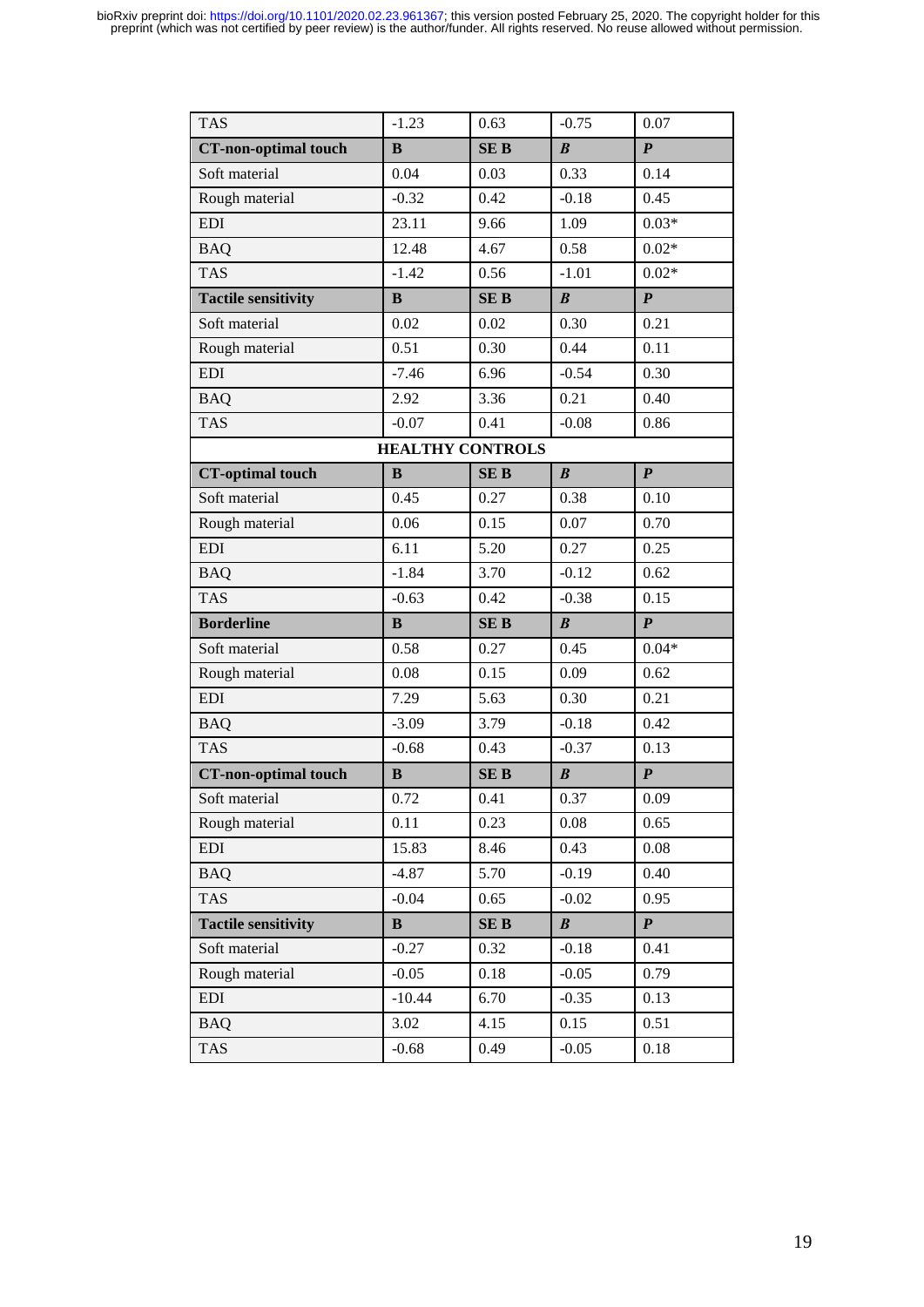#### **3. Discussion**

This study aimed to investigate (1) whether the anticipation and perception of pleasant touch would be reduced in patients who have recovered from AN as well as in patients with acute AN compared to healthy controls; (2) whether this tactile anhedonia will be best explained by deficits in the CT-afferent system, top-down beliefs about the pleasantness of affective touch, or their combination. The results confirmed our first prediction, showing that individuals with and recovered from AN anticipated and perceived affective touch as overall less pleasant compared to healthy controls. However, contrary to our predictions and two previous studies (Crucianelli et al., 2016; Davidovic et al., 2018), the reduction in the perceived tactile pleasantness was not specific to the CT-optimal (i.e. slow) stroking velocities but was also observable to a lesser degree in non-CT optimal touch. Also, contrary to our prediction there was a group by material interaction in the anticipation of affective touch, mainly driven by the fact that the HCs showed a larger than the AN group differentiation between how pleasant they expect soft materials to feel in comparison to rough materials, with the difference between HCs and RAN not reaching significant levels. Interesting, exploratory analyses revealed that these anticipatory beliefs predicted individual differences in the perceived pleasantness of CT-optimal but not non-CT optimal touch within these two latter groups (in addition to alexithymia and interoceptive sensibility in the RAN group), but not in the AN group. Instead, individual differences in the perceived pleasantness of CT-optimal in the AN group were predicted only by interoceptive sensibility scores. We discuss these findings in detail below.

Our results regarding the reduced perceived pleasantness of gentle touch in individuals with and recovered from AN are consistent with long-standing findings regarding anhedonia in AN, now extending them to the tactile domain. People with AN show reduced pleasure for a range of stimuli, such as food (Davis & Woodside, 2002), amusing stimuli and sexual activity

20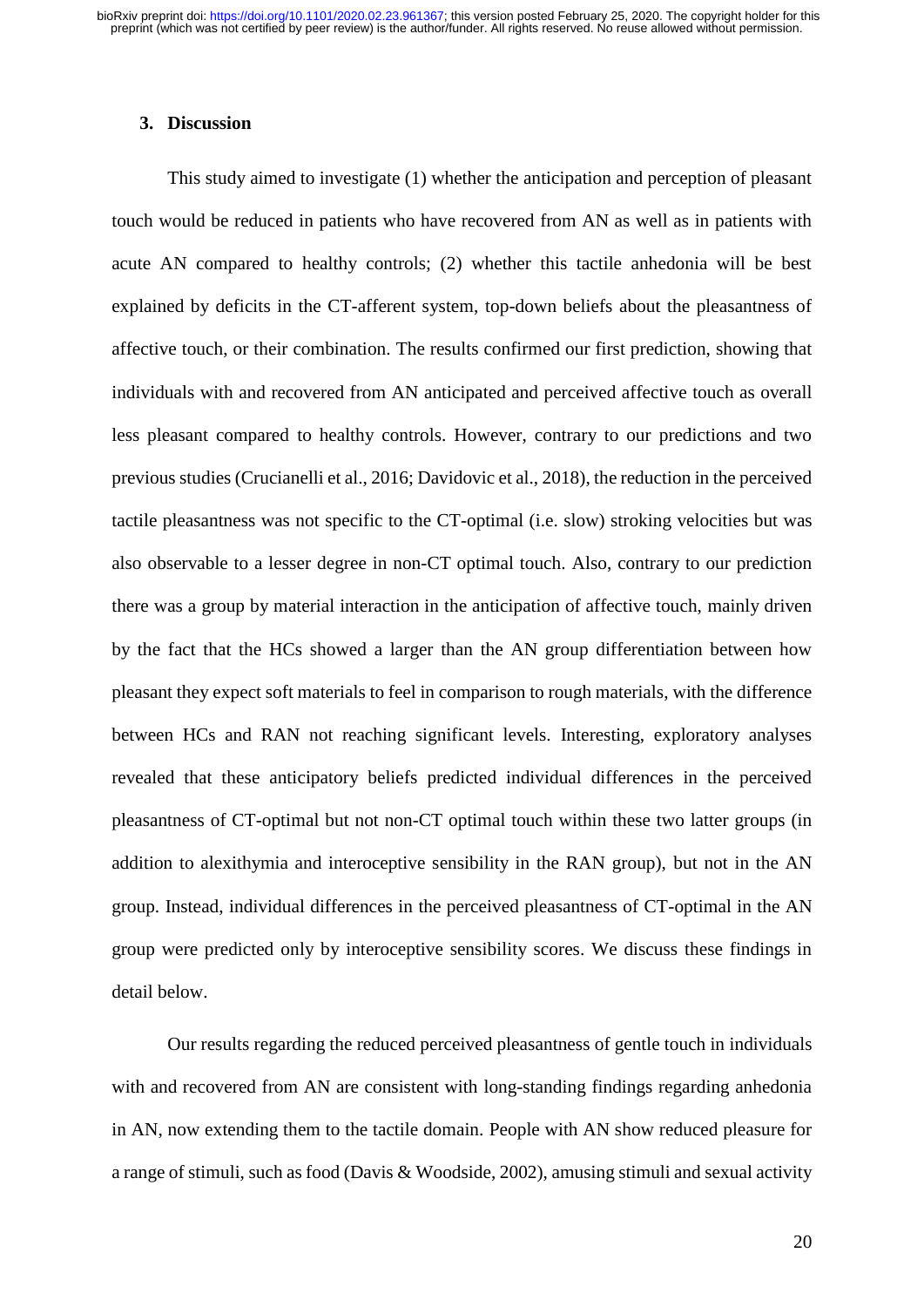(Tchanturia, et al., 2012). Anhedonia also correlates with strenuous physical exercise in this population (Davis & Woodside, 2002) and several studies have suggested that the reduced reward sensitivity in AN is coupled with an increase tendency for cognitive and behavioural control, including the control of one's energy intake (Wagner et al., 2007; Kaye al., 2013). Moreover, the fact that this tactile anhedonia was observed in both recovered, as well as acute patients with AN suggests that the symptom is not a secondary consequence of starvation, but it may be a trait that persists even after recovery.

However, contrary to our prediction, we did not find evidence to support the idea that the observed tactile anhedonia was related to abnormalities of the CT system, a tactile modality thought to be mediated peripherally by unmyelinated, slow-conducting C-tactile (CT) afferents (Löken et al., 2009) and to be centrally processed by an interoceptive pathway converging at the insular cortex (Morrison, 2016; Kirsch et al., 2020). Although our clinical groups showed reduced perceived pleasantness for CT-optimal stimulation in comparison to healthy volunteers, this finding applied for non-CT-optimal touch too. More broadly, while microneurography and psychophysical investigations have indicated that C-tactile afferents have peak firing rates that positively correlate with the perceived touch pleasantness of gentle touch (Löken et al., 2009), a recent study showed that spinothalamic ablation in humans had no effect on pleasant touch perception, suggesting a more integrated hedonic and discriminative spinal processing from the body (Marshall et al., 2019). Thus, future studies in AN need to explore further tactile and interoceptive modalities in order to draw firm conclusions about the mechanisms that cause tactile anhedonia in this population.

A further unexpected finding in our study may begin to address such complexity in how the affectivity of touch is perceived in AN. Specifically, patients with acute AN, and in nonsignificant levels also individuals recovered from AN, showed reduced pleasantness differentiation in how they imagined soft versus rough material touching their skin. In other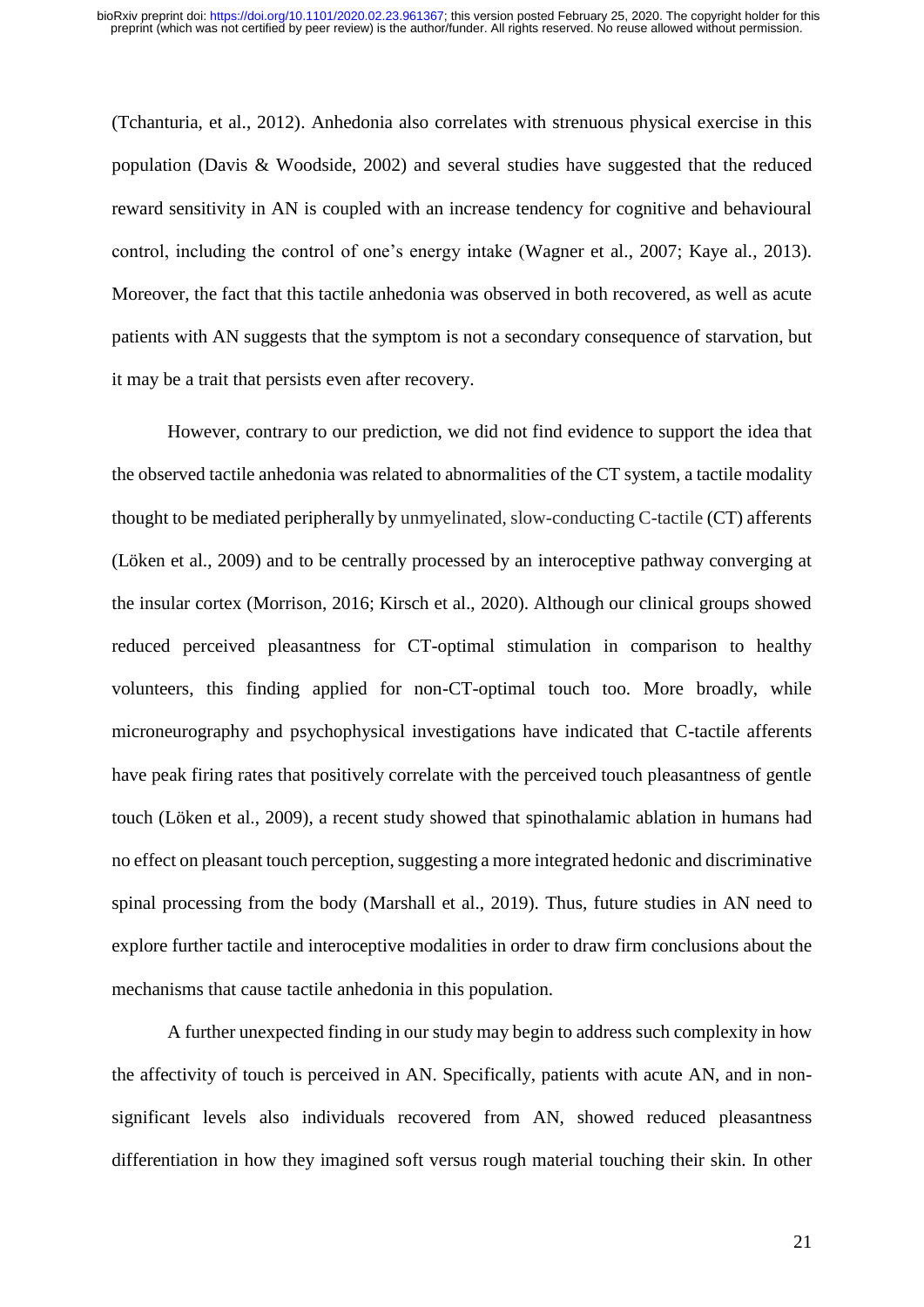terms, the sensory anhedonia observed in this study may not be a mere matter of how bottomup sensory signals travel to the brain, but may also be affected by abnormalities in top-down, expectations. This is consistent with a recent study finding both behavioural and neural abnormalities in how a small sample of RAN patients anticipated CT-optimal touch (Bischoff-Grethe et al., 2018). More broadly, this finding is consistent with the idea that in AN (Khalsa et al., 2015) there is a dysregulated ability to adequately predict and cognitively represent and regulate what is happening in the physiological state of the body, resulting in symptoms such as alexithymia (Shah et al., 2016).

Indeed, our exploratory analyses revealed that while the perceived pleasantness of CToptimal touch in HCs was predicted by their ability to differentiate the sensory consequences of different tactile materials, the ratings of patients with acute AN were predicted only by their interoceptive sensibility scores, while those of the RAN group were predicted by both factors. These results further suggest that tactile anhedonia in AN may be secondary to impairments of bodily signals identification, expression and regulation, but given the relatively small size of our samples these findings will need to be explored further in future studies.

In conclusion, this study found that the anticipation and perception of pleasant touch is reduced in patients who have recovered from AN as well as in patients with acute AN compared to healthy controls, but this tactile anhedonia is not best explained by deficits in the CT-afferent system. It appears that top-down beliefs about the pleasantness of affective touch are also affected in this disorder and tactile anhedonia is best explained in reference to concomitant symptoms of interoceptive sensibility.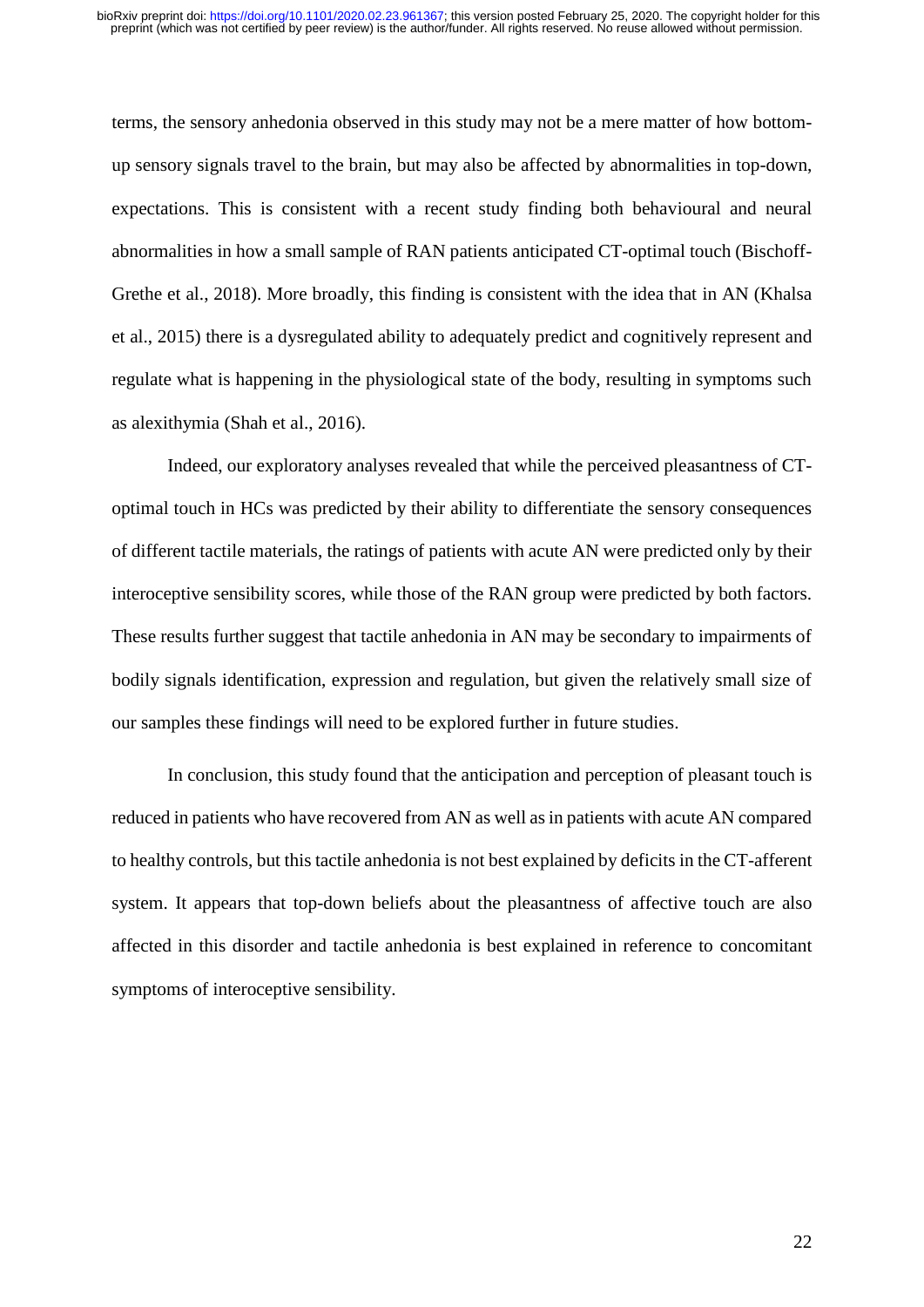# **Authors Contributions**

LC, BD and AF conceived and designed the experiment. LC, BD, AS, DG and VN performed data collection. OG, SB and PT supported the clinical recruitment of individuals with and recovered from Anorexia Nervosa. LC analysed the data, under supervision of AF. LC, BD, AS and AF wrote the manuscript. All the authors approved the manuscript before submission.

# **Acknowledgements**

We thank all the patients for their kindness and willingness to take part in the study. Authors would like to thank Ilia Galouzidi for assistance with data entering. The study was supported by a "European Research Council Consolidator Award" [ERC- 2018-COG-818070] to A.K. and a Neuropsychoanalysis Foundation grant to L.C.

# **Disclosures**

Authors declare no financial interests or potential conflicts of interest.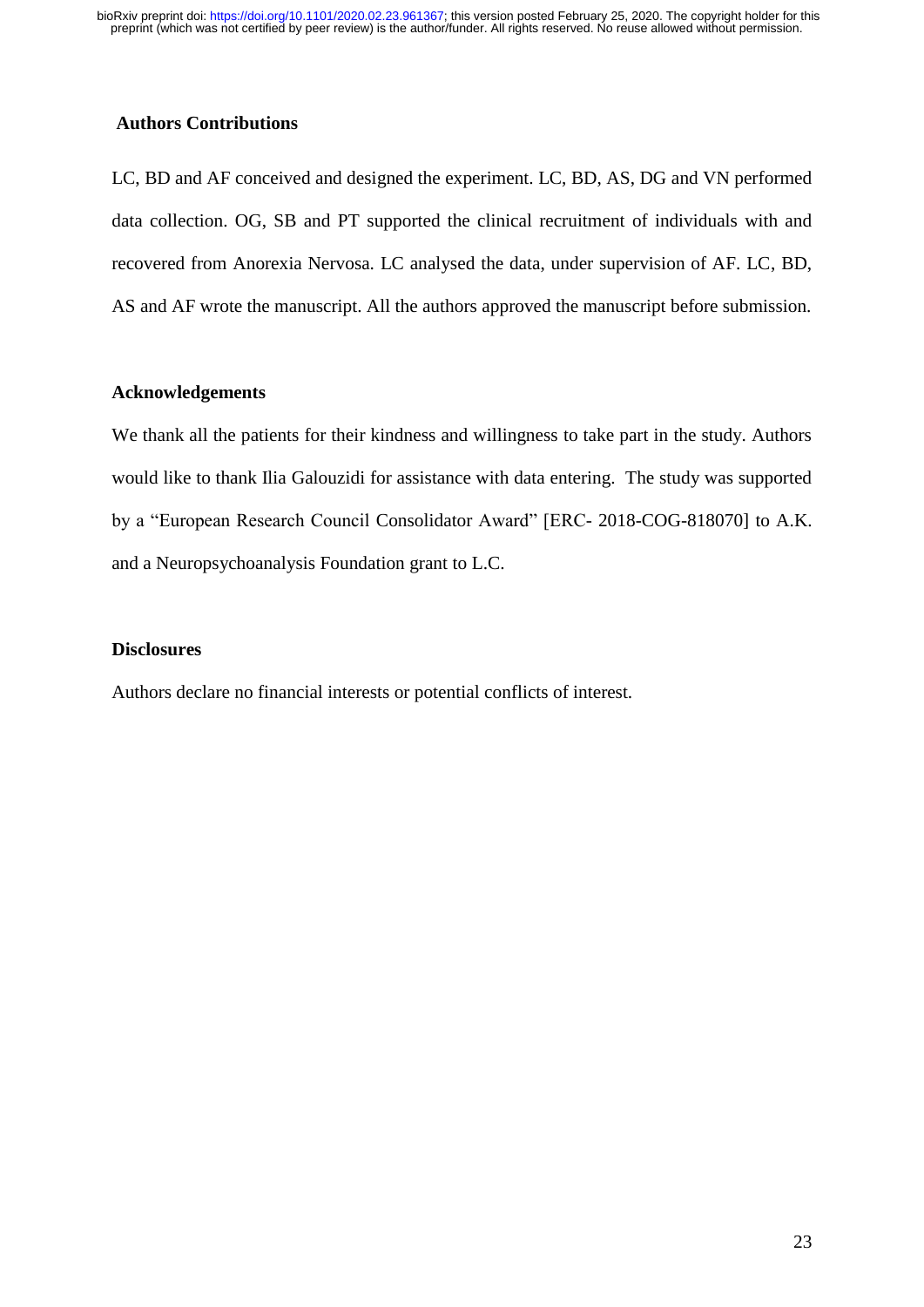#### **References**

- Avena, N. M., & Bocarsly, M. E. (2012). Dysregulation of brain reward systems in eating disorders: neurochemical information from animal models of binge eating, bulimia nervosa, and anorexia nervosa. *Neuropharmacology*, *63*(1), 87-96.
- Bagby, R. M., Taylor, G. J., & Parker, J. D. (1994). The twenty-item Toronto Alexithymia Scale—II. Convergent, discriminant, and concurrent validity. *Journal of psychosomatic research*, *38*(1), 33-40.
- Barkus, E., & Badcock, J. C. (2019). A transdiagnostic perspective on social anhedonia. *Frontiers in psychiatry*, *10*, 216.
- Bernardoni, F., Geisler, D., King, J. A., Javadi, A. H., Ritschel, F., Murr, J., ... & Ehrlich, S. (2018). Altered medial frontal feedback learning signals in anorexia nervosa. *Biological psychiatry*, *83*(3), 235-243.
- Berner, L. A., Simmons, A. N., Wierenga, C. E., Bischoff-Grethe, A., Paulus, M. P., Bailer, U. F., ... & Kaye, W. H. (2018). Altered interoceptive activation before, during, and after aversive breathing load in women remitted from anorexia nervosa. *Psychological medicine*, *48*(1), 142-154.
- Bischoff-Grethe, A., Wierenga, C. E., Berner, L. A., Simmons, A. N., Bailer, U., Paulus, M. P., & Kaye, W. H. (2018). Neural hypersensitivity to pleasant touch in women remitted from anorexia nervosa. *Translational psychiatry*, *8*(1), 1-13.
- Caglar-Nazali, H. P., Corfield, F., Cardi, V., Ambwani, S., Leppanen, J., Olabintan, O., ... & Micali, N. (2014). A systematic review and meta-analysis of 'Systems for Social Processes' in eating disorders. *Neuroscience & Biobehavioral Reviews*, *42*, 55-92.
- Carter, J. C., Blackmore, E., Sutandar-Pinnock, K., & Woodside, D. B. (2004). Relapse in anorexia nervosa: a survival analysis. *Psychological medicine*, *34*(4), 671-679.
- Ciaunica, A., & Fotopoulou, A. (2017). The touched self: Psychological and philosophical perspectives on proximal intersubjectivity and the self. In Durt, C., Tewes, C., & Fuchs, T. (Eds.). (2017). *Embodiment, enaction, and culture: Investigating the constitution of the shared world*. MIT Press, 173-192.
- Cowdrey, F. A., Park, R. J., Harmer, C. J., & McCabe, C. (2011). Increased neural processing of rewarding and aversive food stimuli in recovered anorexia nervosa. *Biological psychiatry*, *70*(8), 736-743.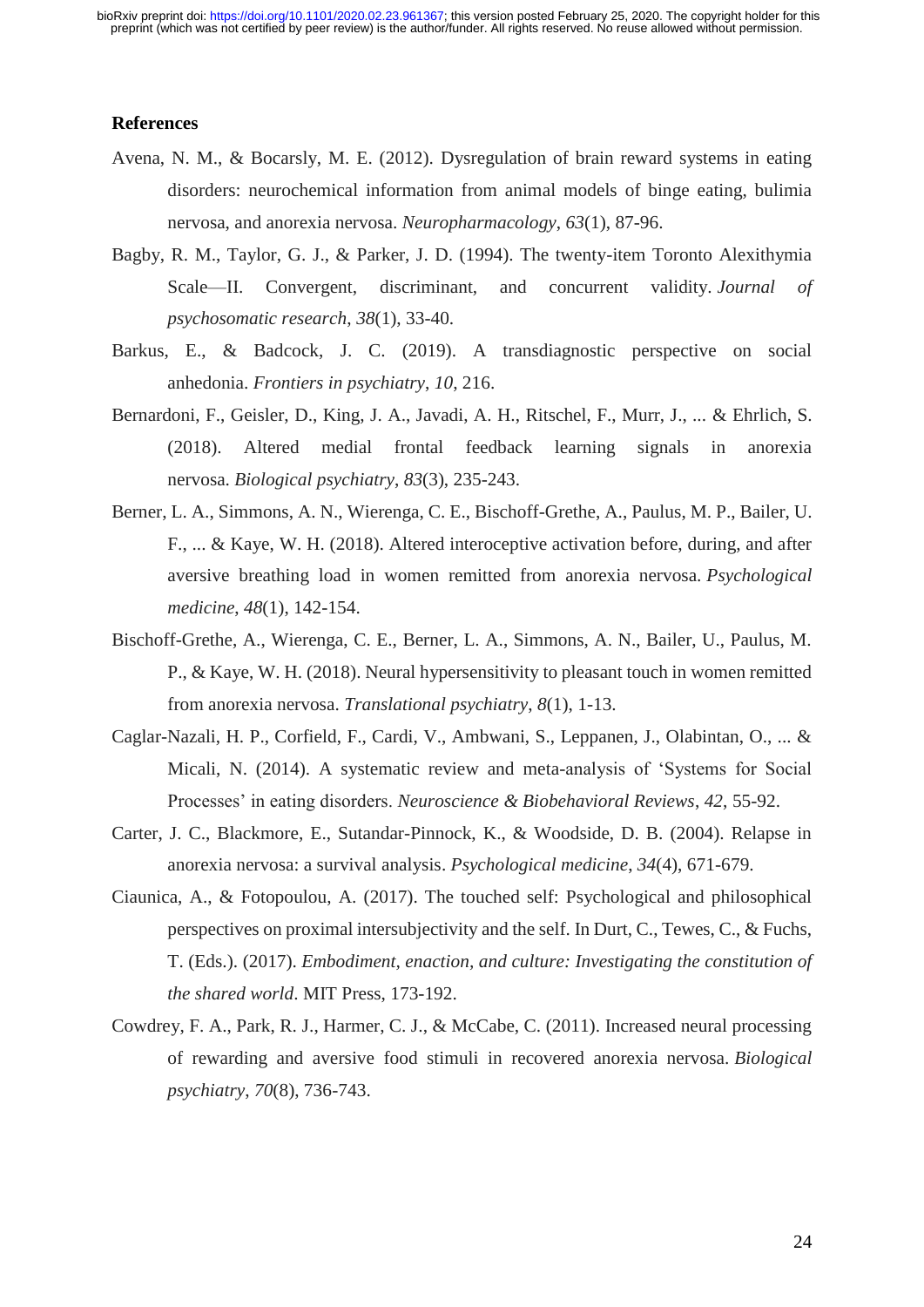- Craig, A. D. (2009). Emotional moments across time: a possible neural basis for time perception in the anterior insula. *Philosophical Transactions of the Royal Society B: Biological Sciences*, *364*(1525), 1933-1942.
- Craig, A. D. (2002). How do you feel? Interoception: the sense of the physiological condition of the body. *Nature reviews neuroscience*, *3*(8), 655-666.
- Croy, I., Luong, A., Triscoli, C., Hofmann, E., Olausson, H., & Sailer, U. (2016). Interpersonal stroking touch is targeted to C tactile afferent activation. *Behavioural Brain Research SreeTestContent1*, *297*, 37-40.
- Crucianelli, L., Metcalf, N. K., Fotopoulou, A. K., & Jenkinson, P. M. (2013). Bodily pleasure matters: velocity of touch modulates body ownership during the rubber hand illusion. *Frontiers in psychology*, *4*, 703.
- Crucianelli, L., Cardi, V., Treasure, J., Jenkinson, P. M., & Fotopoulou, A. (2016). The perception of affective touch in anorexia nervosa. *Psychiatry research*, *239*, 72-78.
- Crucianelli, L., Krahé, C., Jenkinson, P. M., & Fotopoulou, A. K. (2018). Interoceptive ingredients of body ownership: Affective touch and cardiac awareness in the rubber hand illusion. *Cortex*, *104*, 180-192.
- Davidovic, M., Karjalainen, L., Starck, G., Wentz, E., Björnsdotter, M., & Olausson, H. (2018). Abnormal brain processing of gentle touch in Anorexia Nervosa. *Psychiatry Research: Neuroimaging*, *281*, 53-60.
- Decker, J. H., Figner, B., & Steinglass, J. E. (2015). On weight and waiting: delay discounting in anorexia nervosa pretreatment and posttreatment. *Biological psychiatry*, *78*(9), 606- 614.
- Diagnostic and Statistical Manual of Mental Disorders: Diagnostic and Statistical Manual of Mental Disorders, Fifth Edition. Arlington, VA: American Psychiatric Association, 2013.
- Fisher, G., & Rangel, A. (2014). Symmetry in cold-to-hot and hot-to-cold valuation gaps. *Psychological science*, *25*(1), 120-127.
- Garfinkel, S. N., Barrett, A. B., Minati, L., Dolan, R. J., Seth, A. K., & Critchley, H. D. (2013). What the heart forgets: Cardiac timing influences memory for words and is modulated by metacognition and interoceptive sensitivity. *Psychophysiology*, *50*(6), 505-512.
- Garfinkel, S. N., Seth, A. K., Barrett, A. B., Suzuki, K., & Critchley, H. D. (2015). Knowing your own heart: distinguishing interoceptive accuracy from interoceptive awareness. *Biological psychology*, *104*, 65-74.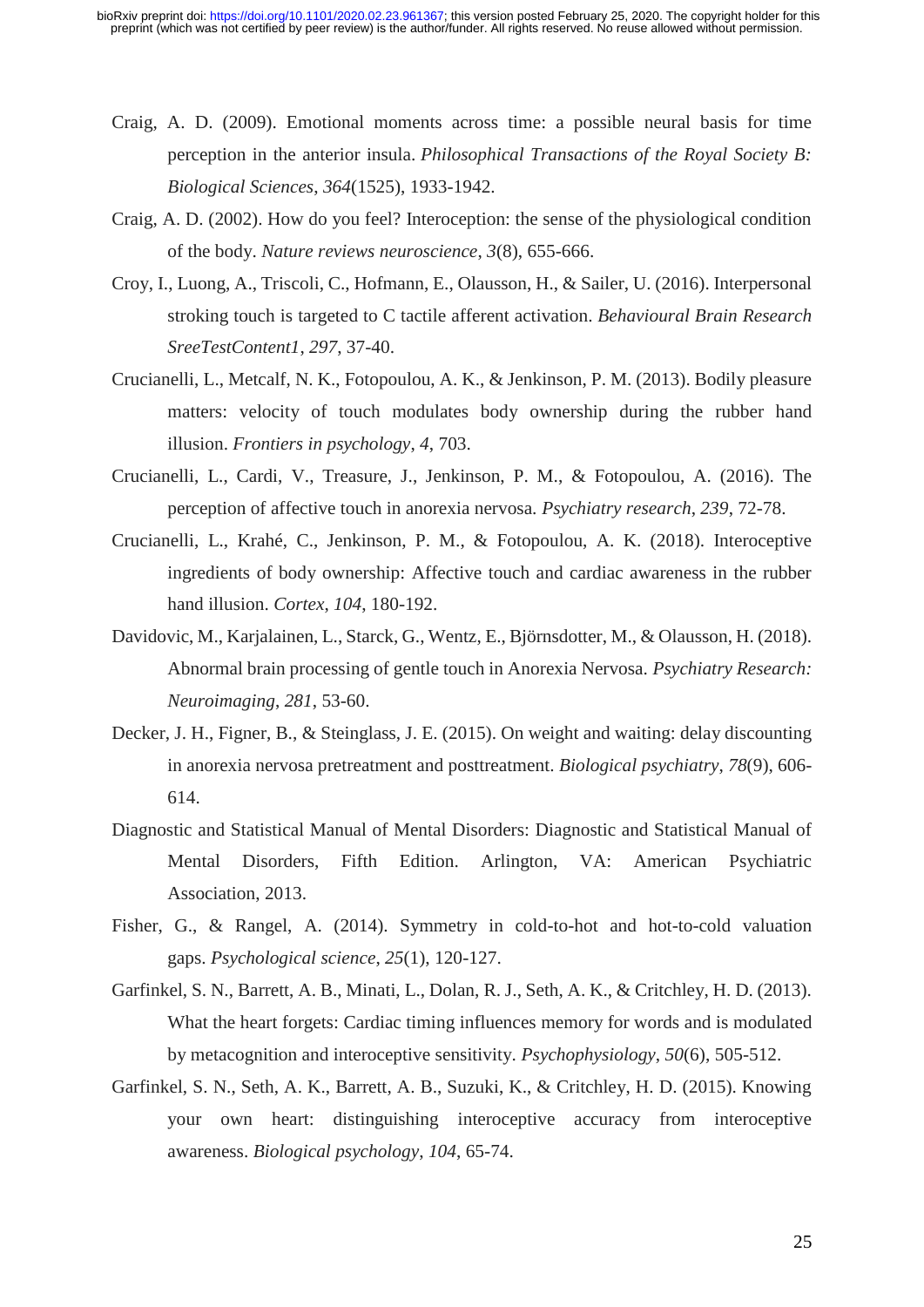- Garner, D. M. (1984). Eating Disorder Inventory-2. Odessa, Florida: Psychological Assessment Resources.
- Gentsch, A., Crucianelli, L., Jenkinson, P., & Fotopoulou, A. (2016). The touched self: Affective touch and body awareness in health and disease. In *Affective touch and the neurophysiology of CT afferents* (pp. 355-384). Springer, New York, NY.
- Haleem, D. J. (2012). Serotonin neurotransmission in anorexia nervosa. *Behavioural pharmacology*, *23*(5 and 6), 478-495.
- Harrison, A., Mountford, V. A., & Tchanturia, K. (2014). Social anhedonia and work and social functioning in the acute and recovered phases of eating disorders. *Psychiatry Research*, *218*(1-2), 187-194.
- Jenkinson, P. M., Taylor, L., & Laws, K. R. (2018). Self-reported interoceptive deficits in eating disorders: A meta-analysis of studies using the eating disorder inventory. *Journal of Psychosomatic Research*, *110*, 38-45.
- Jenkinson, P. M., Papadaki, C., Besharati, S., Moro, V., Gobbetto, V., Crucianelli, L., ... & Fotopoulou, A. (2019). Welcoming back my arm: Affective touch increases body ownership following right hemisphere stroke. *BioRxiv*, 851055.
- Kaye, W. H., Fudge, J. L., & Paulus, M. (2009). New insights into symptoms and neurocircuit function of anorexia nervosa. *Nature Reviews Neuroscience*, *10*(8), 573.
- Kaye, W. H., Wierenga, C. E., Bailer, U. F., Simmons, A. N., & Bischoff-Grethe, A. (2013). Nothing tastes as good as skinny feels: the neurobiology of anorexia nervosa. *Trends in neurosciences*, *36*(2), 110-120.
- Keating, C. (2010). Theoretical perspective on anorexia nervosa: the conflict of reward. *Neuroscience & Biobehavioral Reviews*, *34*(1), 73-79.
- Kerr, K. L., Moseman, S. E., Avery, J. A., Bodurka, J., Zucker, N. L., & Simmons, W. K. (2016). Altered insula activity during visceral interoception in weight-restored patients with anorexia nervosa. *Neuropsychopharmacology*, *41*(2), 521-528.
- Khalsa, S. S., Adolphs, R., Cameron, O. G., Critchley, H. D., Davenport, P. W., Feinstein, J. S., ... & Meuret, A. E. (2018). Interoception and mental health: a roadmap. *Biological Psychiatry: Cognitive Neuroscience and Neuroimaging*, *3*(6), 501-513.
- Khalsa, S. S., Craske, M. G., Li, W., Vangala, S., Strober, M., & Feusner, J. D. (2015). Altered interoceptive awareness in anorexia nervosa: effects of meal anticipation, consumption and bodily arousal. *International Journal of Eating Disorders*, *48*(7), 889-897.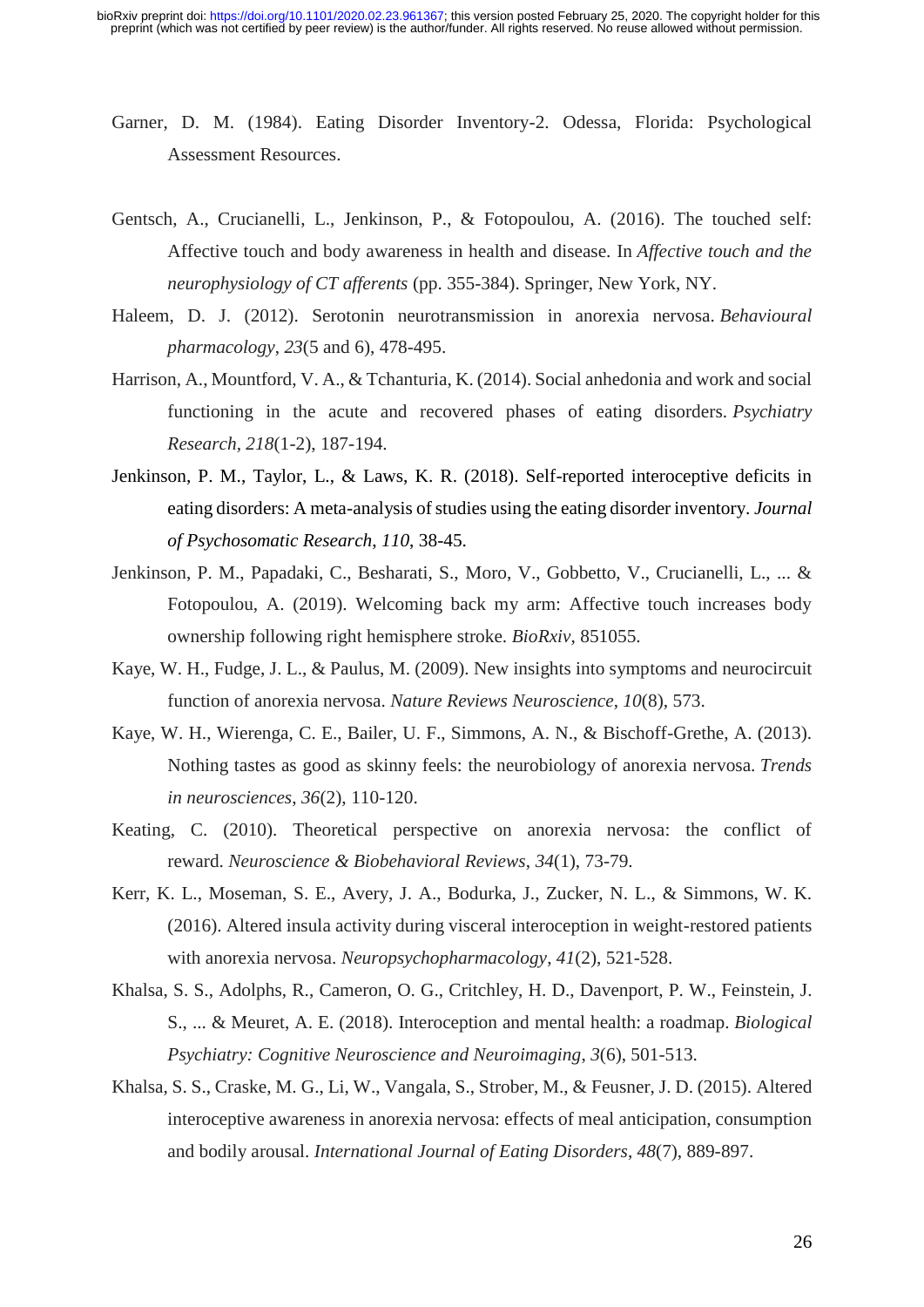- Kirsch, L. P., Besharati, S., Papadaki, C., Crucianelli, L., Bertagnoli, S., Ward, N., ... & Fotopoulou, A. (2020). Damage to the right insula disrupts the perception of affective touch. *Elife*, *9*.
- Kontis, D., & Theochari, E. (2012). Dopamine in anorexia nervosa: a systematic review. *Behavioural pharmacology*, *23*(5 and 6), 496-515.
- Krahé, C., Drabek, M. M., Paloyelis, Y., & Fotopoulou, A. (2016). Affective touch and attachment style modulate pain: a laser-evoked potentials study. *Philosophical Transactions of the Royal Society B: Biological Sciences*, *371*(1708), 20160009.
- Krahé, C., von Mohr, M., Gentsch, A., Guy, L., Vari, C., Nolte, T., & Fotopoulou, A. (2018). Sensitivity to CT-optimal, Affective Touch Depends on Adult Attachment Style. *Scientific reports*, *8*(1), 1-10.
- Löken, L. S., Wessberg, J., McGlone, F., & Olausson, H. (2009). Coding of pleasant touch by unmyelinated afferents in humans. *Nature neuroscience*, *12*(5), 547.
- Lloyd, D. M., Gillis, V., Lewis, E., & Farrell, M. J. (2013). Pleasant touch moderates the subjective but not objective aspects of body perception. *Frontiers in behavioral neuroscience*, *7*, 207.
- Marshall, A. G., Sharma, M. L., Marley, K., Olausson, H., & McGlone, F. P. (2019). Spinal signaling of C-fiber mediated pleasant touch in humans. *eLife* 2019;8:e51642.
- McGlone, F., Wessberg, J., & Olausson, H. (2014). Discriminative and affective touch: sensing and feeling. *Neuron*, *82*(4), 737-755.
- Monteleone, P., & Maj, M. (2013). Dysfunctions of leptin, ghrelin, BDNF and endocannabinoids in eating disorders: beyond the homeostatic control of food intake. *Psychoneuroendocrinology*, *38*(3), 312-330.
- Morrison, I. (2016). ALE meta‐analysis reveals dissociable networks for affective and discriminative aspects of touch. *Human brain mapping*, *37*(4), 1308-1320.
- Oberndorfer, T. A., Frank, G. K., Simmons, A. N., Wagner, A., McCurdy, D., Fudge, J. L., ... & Kaye, W. H. (2013). Altered insula response to sweet taste processing after recovery from anorexia and bulimia nervosa. *American Journal of Psychiatry*, *170*(10), 1143- 1151.
- Olausson, H., Cole, J., Rylander, K., McGlone, F., Lamarre, Y., Wallin, B. G., ... & Vallbo, Å. (2008). Functional role of unmyelinated tactile afferents in human hairy skin: sympathetic response and perceptual localization. *Experimental brain research*, *184*(1), 135-140.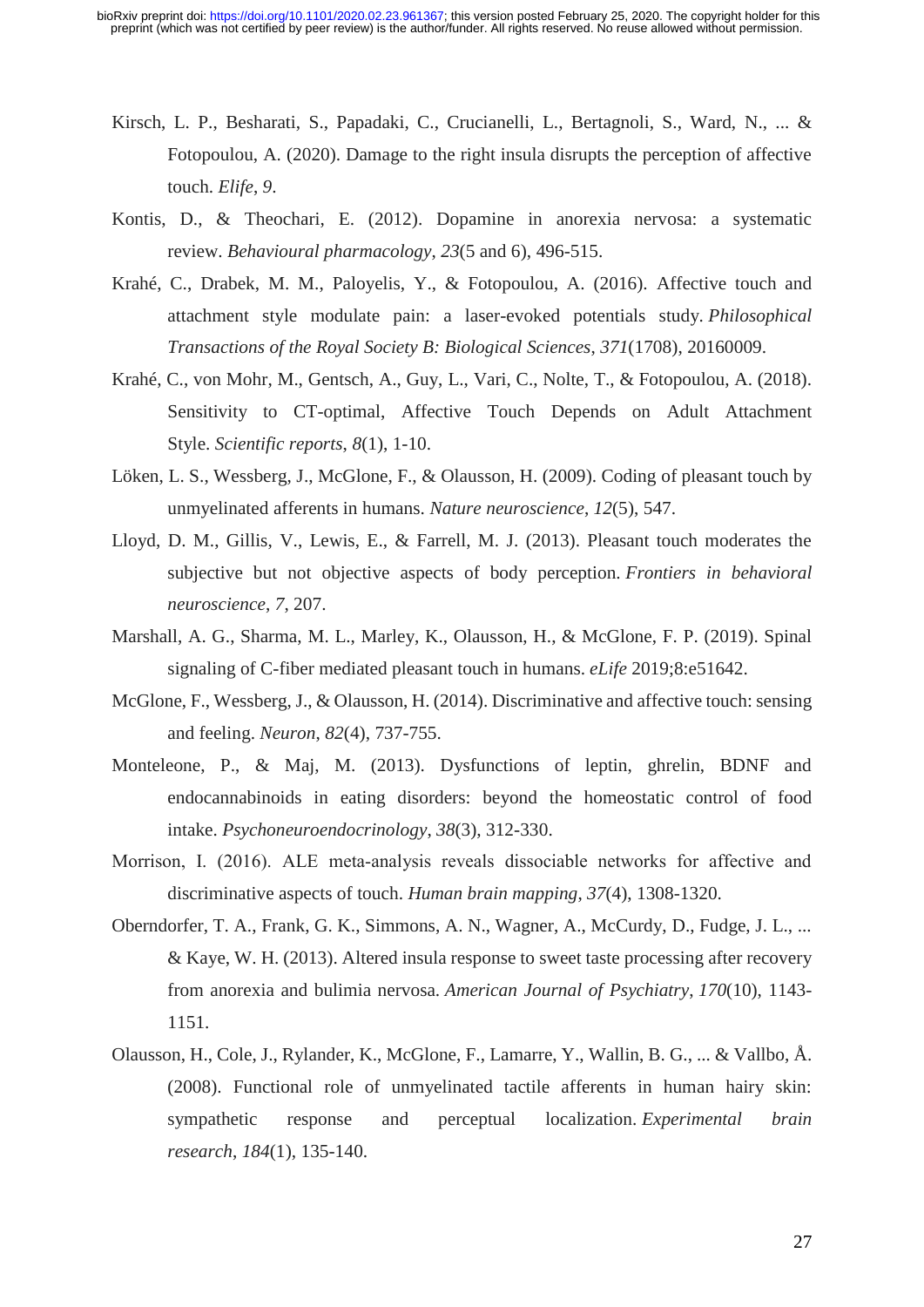- Panagiotopoulou, E., Filippetti, M. L., Tsakiris, M., & Fotopoulou, A. (2017). Affective touch enhances self-face recognition during multisensory integration. *Scientific reports*, *7*(1), 1-10.
- Paulus, M. P., & Stein, M. B. (2006). An insular view of anxiety. *Biological psychiatry*, *60*(4), 383-387.
- Paulus, M. P., & Stein, M. B. (2010). Interoception in anxiety and depression. *Brain structure and Function*, *214*(5-6), 451-463.
- Pawling, R., Cannon, P. R., McGlone, F. P., & Walker, S. C. (2017). C-tactile afferent stimulating touch carries a positive affective value. *PloS one*, *12*(3).
- Perez, M. E., Coley, B., Crandall, W., Di Lorenzo, C., & Bravender, T. (2013). Effect of nutritional rehabilitation on gastric motility and somatization in adolescents with anorexia. *The Journal of pediatrics*, *163*(3), 867-872.
- Pollatos, O., Kurz, A. L., Albrecht, J., Schreder, T., Kleemann, A. M., Schöpf, V., ... & Schandry, R. (2008). Reduced perception of bodily signals in anorexia nervosa. *Eating behaviors*, *9*(4), 381-388.
- Ponzo, S., Kirsch, L. P., Fotopoulou, A., & Jenkinson, P. M. (2018). Balancing body ownership: Visual capture of proprioception and affectivity during vestibular stimulation. *Neuropsychologia*, *117*, 311-321.
- Scheurink, A. J., Boersma, G. J., Nergårdh, R., & Södersten, P. (2010). Neurobiology of hyperactivity and reward: agreeable restlessness in anorexia nervosa. *Physiology & behavior*, *100*(5), 490-495.
- Shah, P., Hall, R., Catmur, C., & Bird, G. (2016). Alexithymia, not autism, is associated with impaired interoception. *cortex*, *81*, 215-220.
- Shields, S. A., Mallory, M. E., & Simon, A. (1989). The body awareness questionnaire: reliability and validity. *Journal of personality Assessment*, *53*(4), 802-815.
- Steinhausen, H. C. (2002). The outcome of anorexia nervosa in the 20th century. *American journal of Psychiatry*, *159*(8), 1284-1293.
- Stephan, K. E., Manjaly, Z. M., Mathys, C. D., Weber, L. A., Paliwal, S., Gard, T., ... & Petzschner, F. H. (2016). Allostatic self-efficacy: a metacognitive theory of dyshomeostasis-induced fatigue and depression. *Frontiers in human neuroscience*, *10*, 550.
- Strigo, I. A., Matthews, S. C., Simmons, A. N., Oberndorfer, T., Klabunde, M., Reinhardt, L. E., & Kaye, W. H. (2013). Altered insula activation during pain anticipation in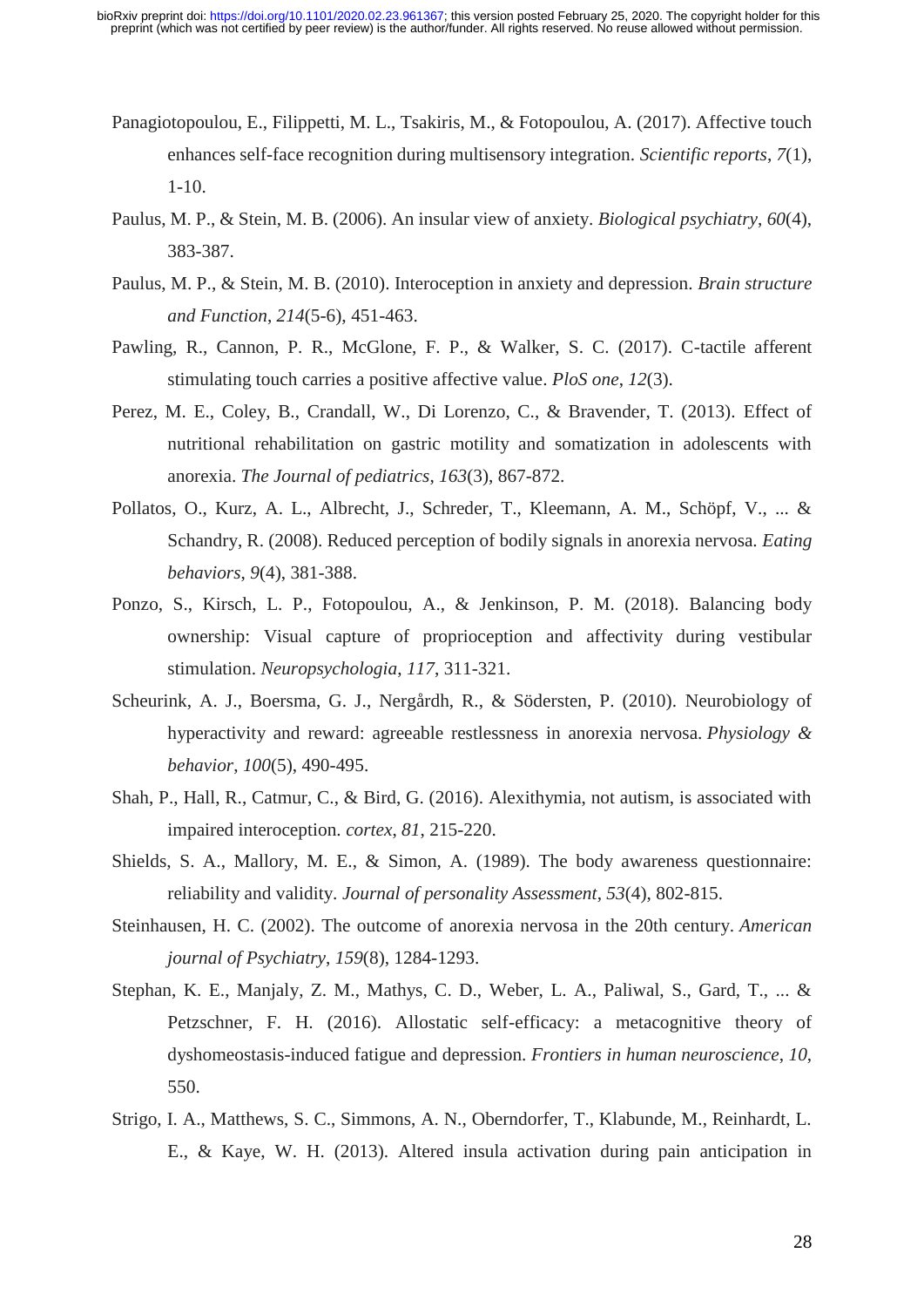individuals recovered from anorexia nervosa: evidence of interoceptive dysregulation. *International Journal of Eating Disorders*, *46*(1), 23-33.

- Tchanturia, K., Davies, H., Harrison, A., Fox, J. R., Treasure, J., & Schmidt, U. (2012). Altered social hedonic processing in eating disorders. *International Journal of Eating Disorders*, *45*(8), 962-969.
- Thiel, A., & Paul, T. (2006). Test–retest reliability of the Eating Disorder Inventory 2. *Journal of psychosomatic research*, *61*(4), 567-569.
- Torres, S., Guerra, M. P., Lencastre, L., Miller, K., Vieira, F. M., Roma-Torres, A., ... & Costa, P. (2015). Alexithymia in anorexia nervosa: The mediating role of depression. *Psychiatry research*, *225*(1-2), 99-107.
- Vallbo, Å. B., Olausson, H., & Wessberg, J. (1999). Unmyelinated afferents constitute a second system coding tactile stimuli of the human hairy skin. *Journal of neurophysiology*, *81*(6), 2753-2763.
- Van den Bergh, O., Witthöft, M., Petersen, S., & Brown, R. J. (2017). Symptoms and the body: taking the inferential leap. *Neuroscience & Biobehavioral Reviews*, *74*, 185-203.
- van Stralen, H. E., van Zandvoort, M. J., Hoppenbrouwers, S. S., Vissers, L. M., Kappelle, L. J., & Dijkerman, H. C. (2014). Affective touch modulates the rubber hand illusion. *Cognition*, *131*(1), 147-158.
- Van Stralen, H. E., Van Zandvoort, M. J. E., & Dijkerman, H. C. (2011). The role of self-touch in somatosensory and body representation disorders after stroke. *Philosophical Transactions of the Royal Society B: Biological Sciences*, *366*(1581), 3142-3152.
- von Mohr, M., Kirsch, L. P., & Fotopoulou, A. (2017). The soothing function of touch: affective touch reduces feelings of social exclusion. *Scientific reports*, *7*(1), 1-9.
- von Mohr, M., Krahé, C., Beck, B., & Fotopoulou, A. (2018). The social buffering of pain by affective touch: a laser-evoked potential study in romantic couples. *Social cognitive and affective neuroscience*, *13*(11), 1121-1130.
- Wagner, A., Aizenstein, H., Mazurkewicz, L., Fudge, J., Frank, G. K., Putnam, K., ... & Kaye, W. H. (2008). Altered insula response to taste stimuli in individuals recovered from restricting-type anorexia nervosa. *Neuropsychopharmacology*, *33*(3), 513-523.
- Walsh, B. T. (2013). The enigmatic persistence of anorexia nervosa. *American Journal of Psychiatry*, *170*(5), 477-484.